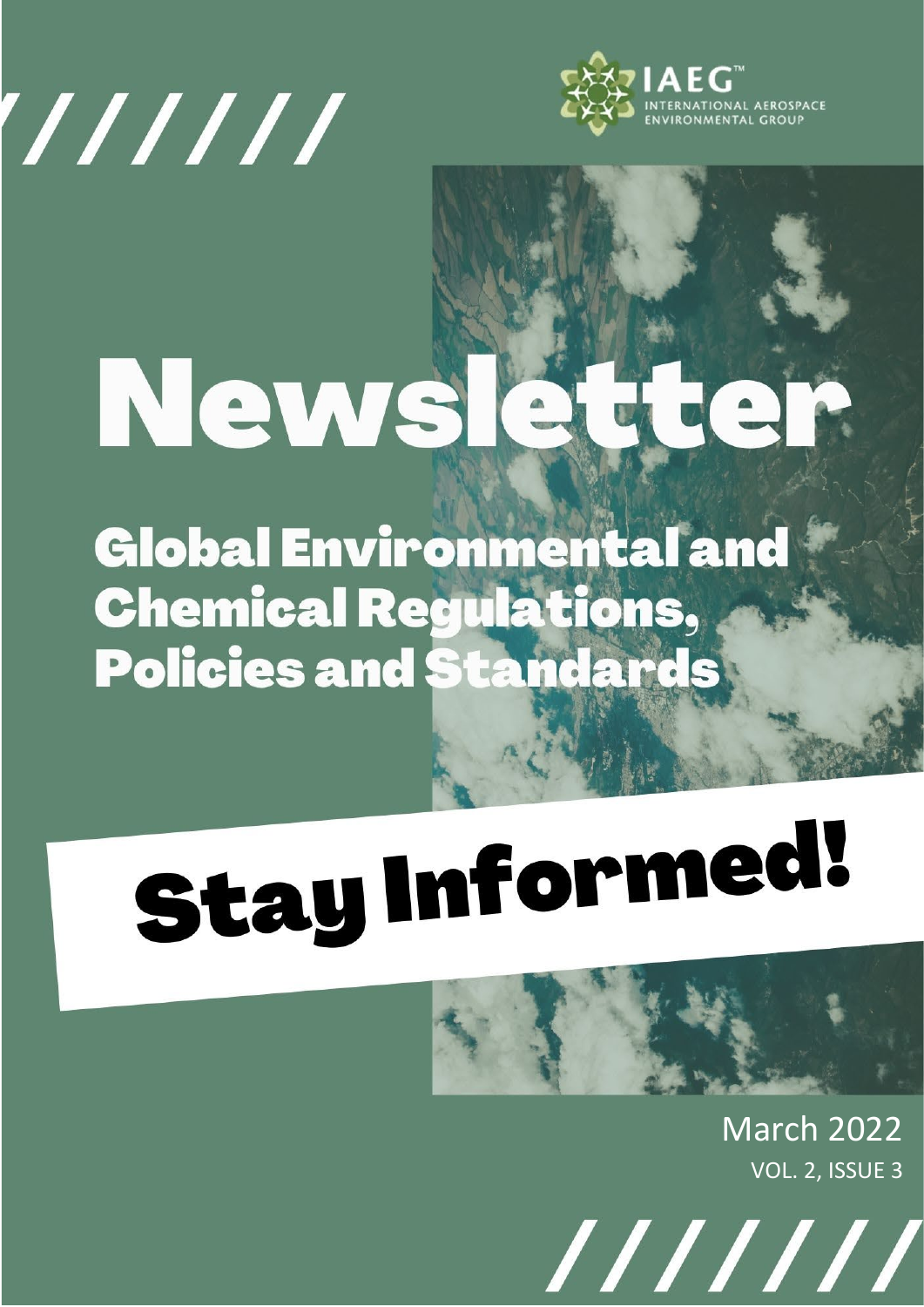Global Environmental and Chemical Regulations, Policies, and Standards March 2022



#### WHO IS IAEG?

l

The International Aerospace Environmental Group (IAEG) is a non-profit organization of global aerospace companies created to collaborate on and share innovative environmental solutions for the industry. The group works to promote the development of voluntary consensus standards and provide accessible solutions for key environmental issues.

Members of IAEG recognize that there are currently a wide variety of different laws and regulations impacting health and the environment in place worldwide. The complexity and variability of requirements and guidance has led to an increased burden for the industry and its supply chain.

IAEG work groups address such issues as chemical material declarations and reporting requirements, the development of alternative technologies and greenhouse gas reporting and management. They create a forum for diverse and often competitive businesses to come together and share information on industry-wide opportunities for the promotion and adoption of global environmental requirements. In addition, IAEG provides opportunities for wider education on environmental issues and the supply chain via its meetings agendas and bespoke seminars.

#### IAEG WORK GROUP 9 NEWSLETTER

The Aerospace and Defense (AD) industry is committed to developing an approach to help the AD industry evaluate emerging global environmental and chemical regulations and their impact on compliance and potential operational risk for companies and their supply chain. The objectives are to:

- **»** Maintain a list of global regulations, policies and standards considered and to be considered, including executive summaries of those regulations.
- **»** Develop a method to evaluate designated emerging regulation's potential impact on compliance and/or operational risk, business continuity and/or impact on supply chain.
- **»** Develop summaries of the associated timeline for regulations (e.g., deadlines) and highlight the specific impacts.
- **»** Develop communication materials and conduct informational webinars, as appropriate, for member companies and/or AD supply chain companies, as appropriate.

This Newsletter summarizes environmental and chemical regulations relevant to the AD industry. Contact Lisa Brown at myrna.l.brown@lmco.com or Lindsey Bean at lindsey.bean@ngc.com for any questions on this Newsletter. For general assistance on IAEG matters, contact Christer Hellstrand at chellstrand@iaeg.com or Amanda Myers at Amanda.Myers@sae.org.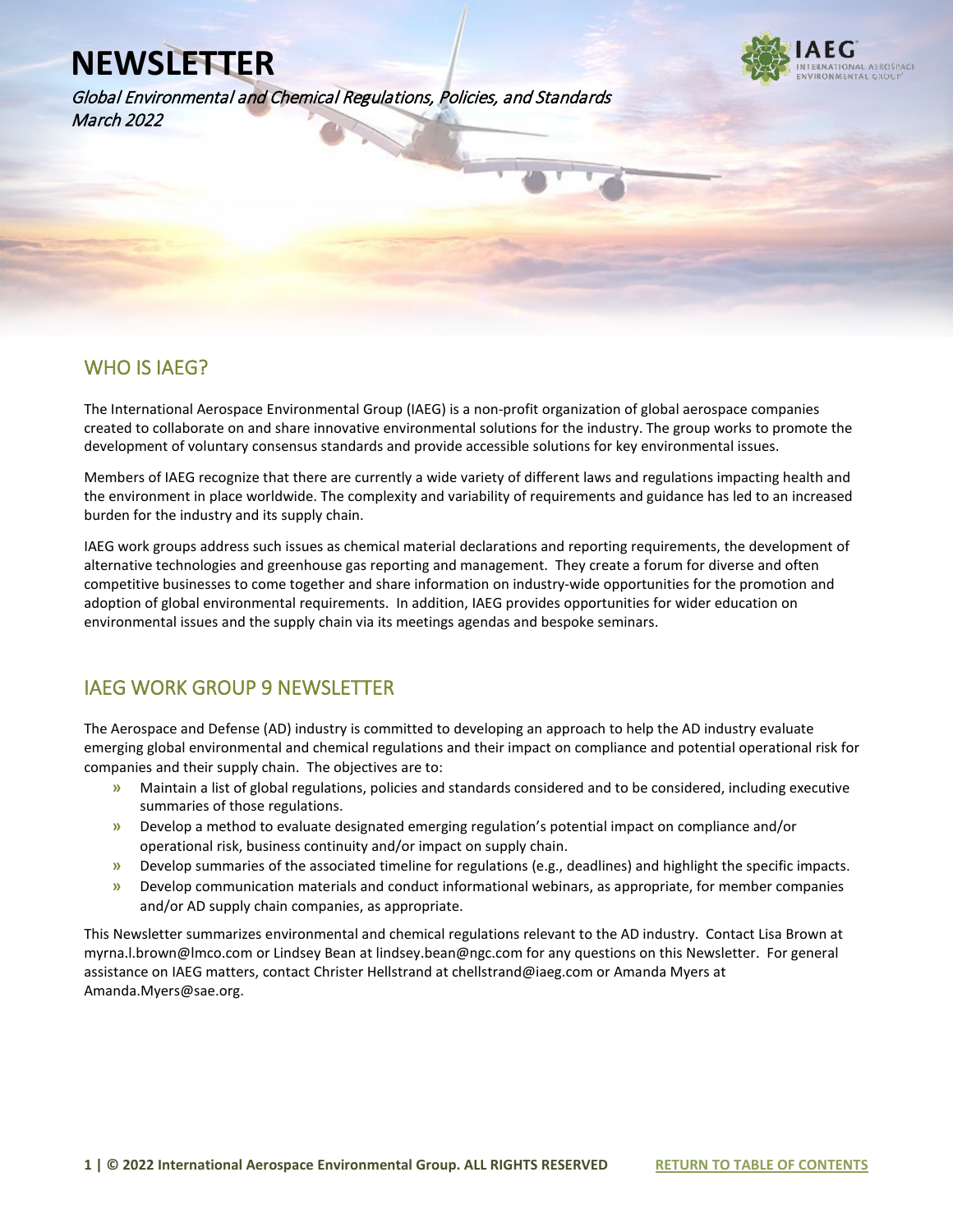Global Environmental and Chemical Regulations, Policies, and Standards March 2022



<span id="page-2-0"></span>

| <b>TABLE OF CONTENTS</b>                                                                                                                                                                      |
|-----------------------------------------------------------------------------------------------------------------------------------------------------------------------------------------------|
|                                                                                                                                                                                               |
|                                                                                                                                                                                               |
|                                                                                                                                                                                               |
|                                                                                                                                                                                               |
| Announcement on the inclusion of registered new chemical substances in the "Inventory of Existing<br>Chemical Substances in China" (the first batch of the ninth batch in 2022) (published) 5 |
| Amendments to the Stockholm Convention on persistent organic pollutants (consultation) 5                                                                                                      |
|                                                                                                                                                                                               |
| Delay in the implementation of Bureau of Indian Standards' Quality Control Orders for four substances                                                                                         |
| Draft Indian Standard for terephthalic acid and consultation for 3,4-dichlorophenyl isocyanate (draft) 6                                                                                      |
|                                                                                                                                                                                               |
| Revisions to the Law Enforcement Ordinance on the Examination of Chemical Substances and Regulation                                                                                           |
|                                                                                                                                                                                               |
| Technical regulation for limiting hazardous substances in electrical and electronic equipment                                                                                                 |
|                                                                                                                                                                                               |
|                                                                                                                                                                                               |
|                                                                                                                                                                                               |
| National Institute of Environmental Sciences Announcement No. 2022-10: Results of hazard assessment of                                                                                        |
| Notice No. 2022-90: Draft partial amendment of the enforcement regulations of K-REACH (consultation) 10                                                                                       |
|                                                                                                                                                                                               |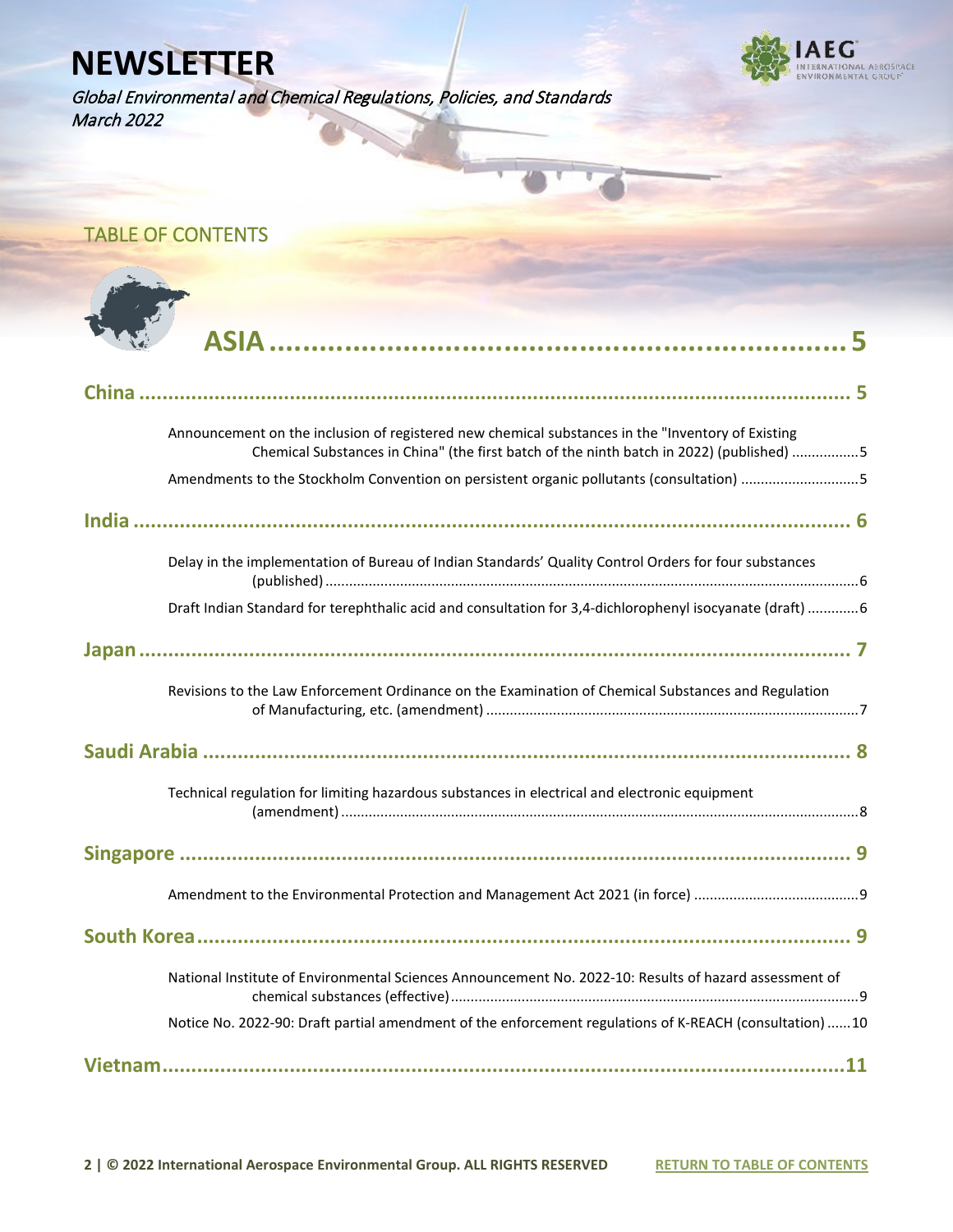Global Environmental and Chemical Regulations, Policies, and Standards March 2022



| Decree for regulations on reduction of greenhouse gas emissions and protection of the ozone layer (in |  |
|-------------------------------------------------------------------------------------------------------|--|
|                                                                                                       |  |
|                                                                                                       |  |



|--|

| Amendment to Regulation (EU) No 649/2012 of the European Parliament and of the Council regarding the<br>listing of pesticides, industrial chemicals, persistent organic pollutants, and mercury and an |  |
|--------------------------------------------------------------------------------------------------------------------------------------------------------------------------------------------------------|--|
| Proposal to identify N-(hydroxymethyl)acrylamide as a substance of very high concern (consultation)14                                                                                                  |  |
| Harmonized classification and labelling consultation on tert-butyl 2-ethylperoxyhexanoate (draft                                                                                                       |  |
| Restricting the use of per- and polyfluoroalkyl substances in fire-fighting foams (proposal) 14                                                                                                        |  |



| Determination of not "toxic" status of 34 substances specified on the Domestic Substances List         |  |
|--------------------------------------------------------------------------------------------------------|--|
|                                                                                                        |  |
|                                                                                                        |  |
|                                                                                                        |  |
| Infrastructure Investment and Jobs Act: Effective date of Superfund chemical excise tax (published) 16 |  |
|                                                                                                        |  |
|                                                                                                        |  |
| Proposed Rule for particulate matter emission standards and test procedures for civil aircraft engines |  |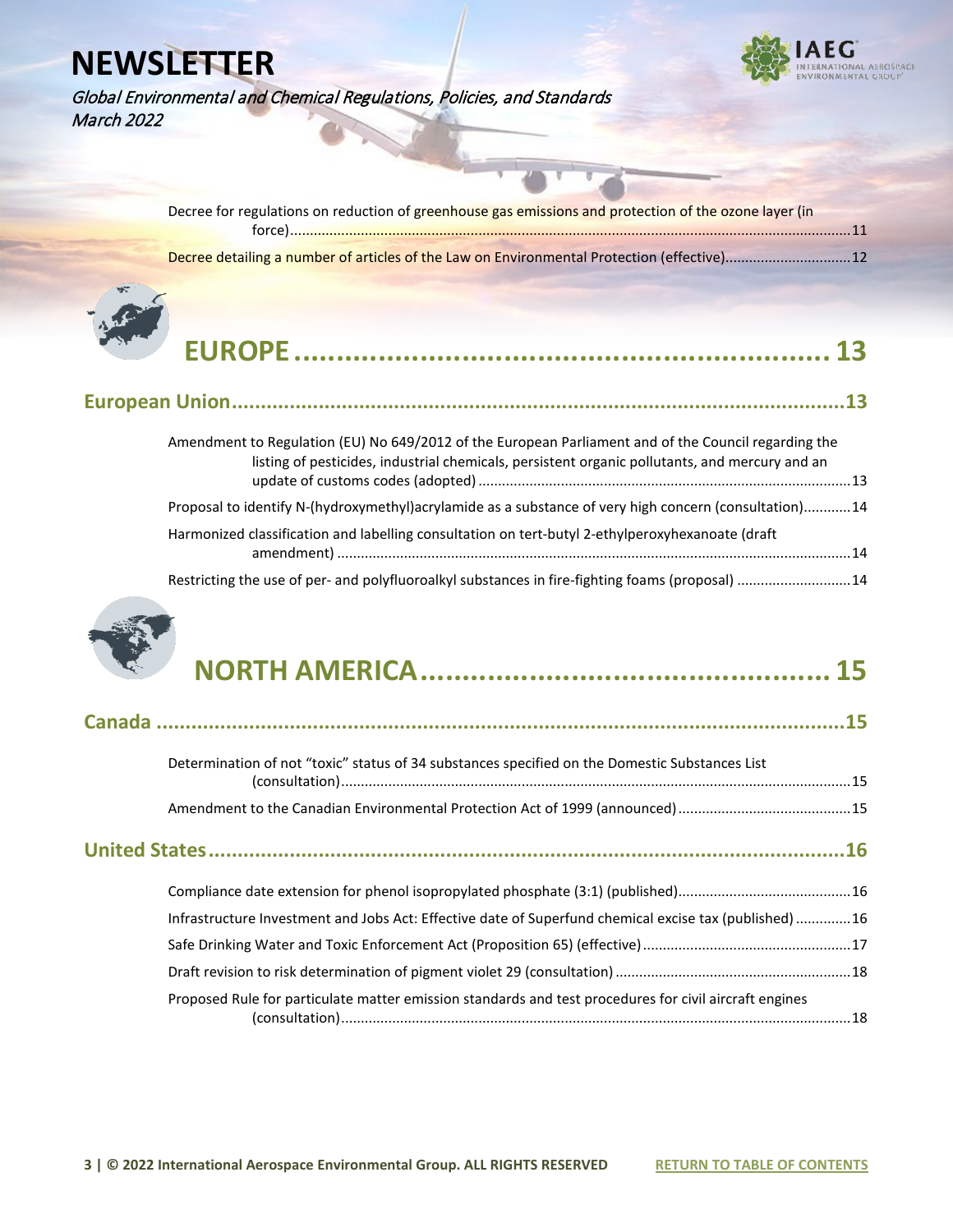Global Environmental and Chemical Regulations, Policies, and Standards March 2022



# **[Oceania ................................................................](#page-19-0) [19](#page-19-0)**

| Adoption of the amendments to Industrial Chemicals (General) Rules 2019 related to importing or |  |
|-------------------------------------------------------------------------------------------------|--|
|                                                                                                 |  |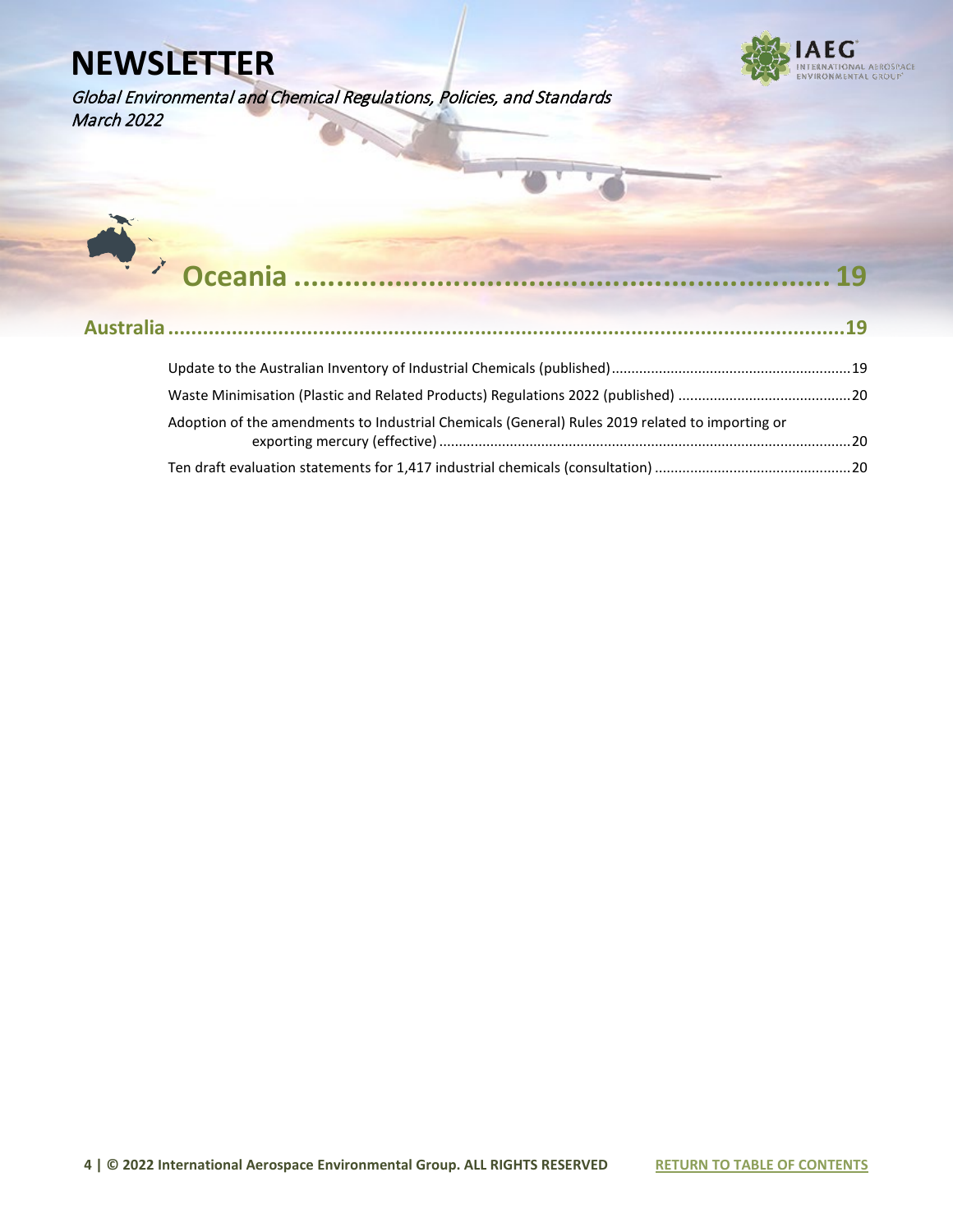Global Environmental and Chemical Regulations, Policies, and Standards March 2022



<span id="page-5-0"></span> **ASIA** 

#### <span id="page-5-1"></span>**China**

#### <span id="page-5-2"></span>Announcement on the inclusion of registered new chemical substances in the "Inventory of Existing Chemical Substances in China" (the first batch of the ninth batch in 2022) (published)

On 3 March 2022, the Chinese Ministry of Ecology and Environment (MEE) announced the addition of 18 substances to the Inventory of Existing Chemical Substances in China. These substances were manufactured in or imported into China before 15 October 2003, which fulfilled the supplementation criteria but missed the previous supplementation window. They are now regulated as existing chemical substances in China and are free from new chemical registration or notification requirements under the Measures for the Ecology and Environmental Management Registration of New Chemical Substances (i.e., MEE Order No. 12).

There are no non-compliance provisions associated with this update.

More information and the list of substances can be found her[e in English](https://www.iaeg.com/binaries/content/assets/iaeg-newsletters/2022/03/chn_update-to-iecsc_substance-list_english.pdf) and in [this announcement in](https://www.mee.gov.cn/xxgk2018/xxgk/xxgk01/202203/t20220307_970789.html) Chinese

#### <span id="page-5-3"></span>Amendments to the Stockholm Convention on persistent organic pollutants (consultation)

The Chinese Ministry of Ecology and Environment (MEE) opened a public consultation on 5 March 2022 for proposed amendments to the Stockholm Convention on persistent organic pollutants (POPs). The amendments propose the listing of perfluorohexane-1-sulphonic acid (PFHxS; CAS No. 355-46-4), its salts, and PFHxS-related compounds in Annex A of the Convention (without specific exemptions). Comments were due to MEE by 25 March 2022.

PFHxS is a chemical that falls under the large family of substances called per- and polyfluoroalkyl substances (PFAS). PFHxS, its salts, and PFHxS-related compounds are used in products such as paint additives, stain and water-resistant materials, and fire-fighting foams.

The Stockholm Convention on POPs is an international environmental treaty that aims to eliminate or restrict the production and use of 30 POPs. The Convention was signed on 22 May 2001 but the obligations under the Convention were effective from 1 November 2004 for China. The POPs that are listed under the Convention are distributed in three annexes:

- **»** Annex A (measures must be taken to eliminate the production and use of these chemicals)
- **»** Annex B (measures must be taken to restrict the production and use of these chemicals)
- **»** Annex C (measures must be taken to reduce the unintentional releases of these chemicals)

More information can be found in Chinese i[n this notice.](http://www.mee.gov.cn/ywgz/gtfwyhxpgl/gnlygz/dtdt/202203/t20220305_970686.shtml) The initial indicative list of PFHxS from the Stockholm Convention can be foun[d here](https://www.iaeg.com/binaries/content/assets/iaeg-newsletters/2022/03/chn_indicative-list-of-pfhxs-its-salts-and-pfhxs-related-compounds.pdf) in English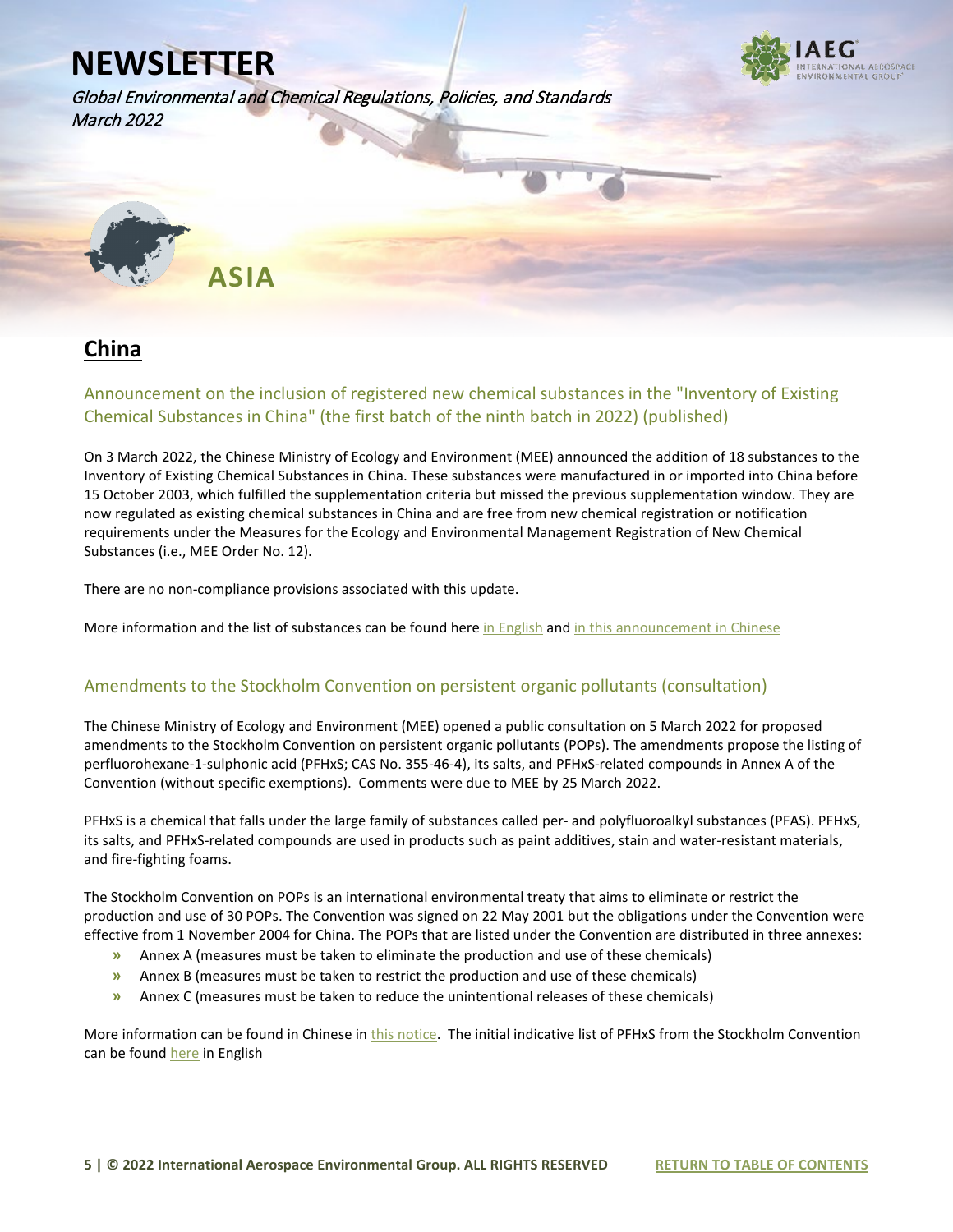Global Environmental and Chemical Regulations, Policies, and Standards March 2022

#### <span id="page-6-0"></span>**India**

<span id="page-6-1"></span>Delay in the implementation of Bureau of Indian Standards' Quality Control Orders for four substances (published)

India's Department of Chemicals and Petrochemicals (DCPC) delayed the implementation of Bureau of Indian Standards (BIS) quality control orders (QCOs) for four substances. The BIS QCOs will now enter into force in August 2022 instead of February 2022. The DCPC made this announcement through four notifications (one for each substance) on 31 January 2022. The delay, which was due to COVID-19, enables manufacturers, importers, and traders of the four substances to operate and trade uninterruptedly until August 2022.

The four substances that are subject to a delayed implementation date for the BIS QCOs are:

- **»** acetic acid (CAS No. 64-19-7) used in the manufacture of rubber and plastic products enters into force on 3 August 2022
- **»** aniline (CAS No. 62-53-3) used in dyes, explosives, and intermediates enters into force on 3 August 2022
- **»** methanol (CAS No. 67-56-1) used in plastic, paint, and anti-freeze products, and as a solvent enters into force on 3 August 2022
- **»** morpholine (CAS Number: 110-91-8) used as an intermediate in the rubber industry, and metal corrosion inhibitor for various equipment – enters into force on 1 August 2022

The QCOs require companies manufacturing or importing these chemicals to comply or face a ban. Companies will have to apply to the BIS for a certificate, which will be valid for two years before it will need renewal. In addition, they must ensure that all packaging and labels display the BIS mark.

Penalties for non-compliance include fines up to 5 lakh rupees.

More information can be found i[n The Gazette of India.](https://www.iaeg.com/binaries/content/assets/iaeg-newsletters/2022/03/ind_qcos-for-four-substances.pdf) 

#### <span id="page-6-2"></span>Draft Indian Standard for terephthalic acid and consultation for 3,4-dichlorophenyl isocyanate (draft)

On 23 February 2022, the Bureau of Indian Standards (BIS) published a draft revision to the Indian Standard (IS) 15030:2001 for terephthalic acid (CAS No. 100-21-0). This provides new requirements, sampling methods, and tests for terephthalic acid. Furthermore, the draft revision establishes requirements for handling, packaging, and marking the substance. Terephthalic acid is used in paints, synthetic fibers and resins, and as an intermediate in polyethylene terephthalate used in liquids' packaging and polyester films. The comment period for this Draft Revision ended on 19 March 2022.

The BIS revised the IS for terephthalic acid due to its combustible and explosive characteristics in line with provisions from other IS [IS 265:2021, IS 266:1993, IS 460(part 1):2020, IS 915:2012, IS 1070:1992, IS 2362:1993 and IS 4161:1967]. The draft revision proposes maximum limits for certain substances contained in terephthalic acid, including:

- **»** 0.2% (by weight) for moisture content
- **»** 10 parts per million (ppm) for ash content
- **»** 5 ppm for the total iron, manganese, cobalt, chromium, and titanium content
- **»** 25 ppm for 4-carboxybenzaldehyde (CAS No. 619-66-9)

To protect human health, the BIS are advising to use dust masks when handling terephthalic acid due to its impacts to the skin, eyes, nose, throat, and lungs if inhaled. There are also mandatory methods proposed to minimize the substance's risk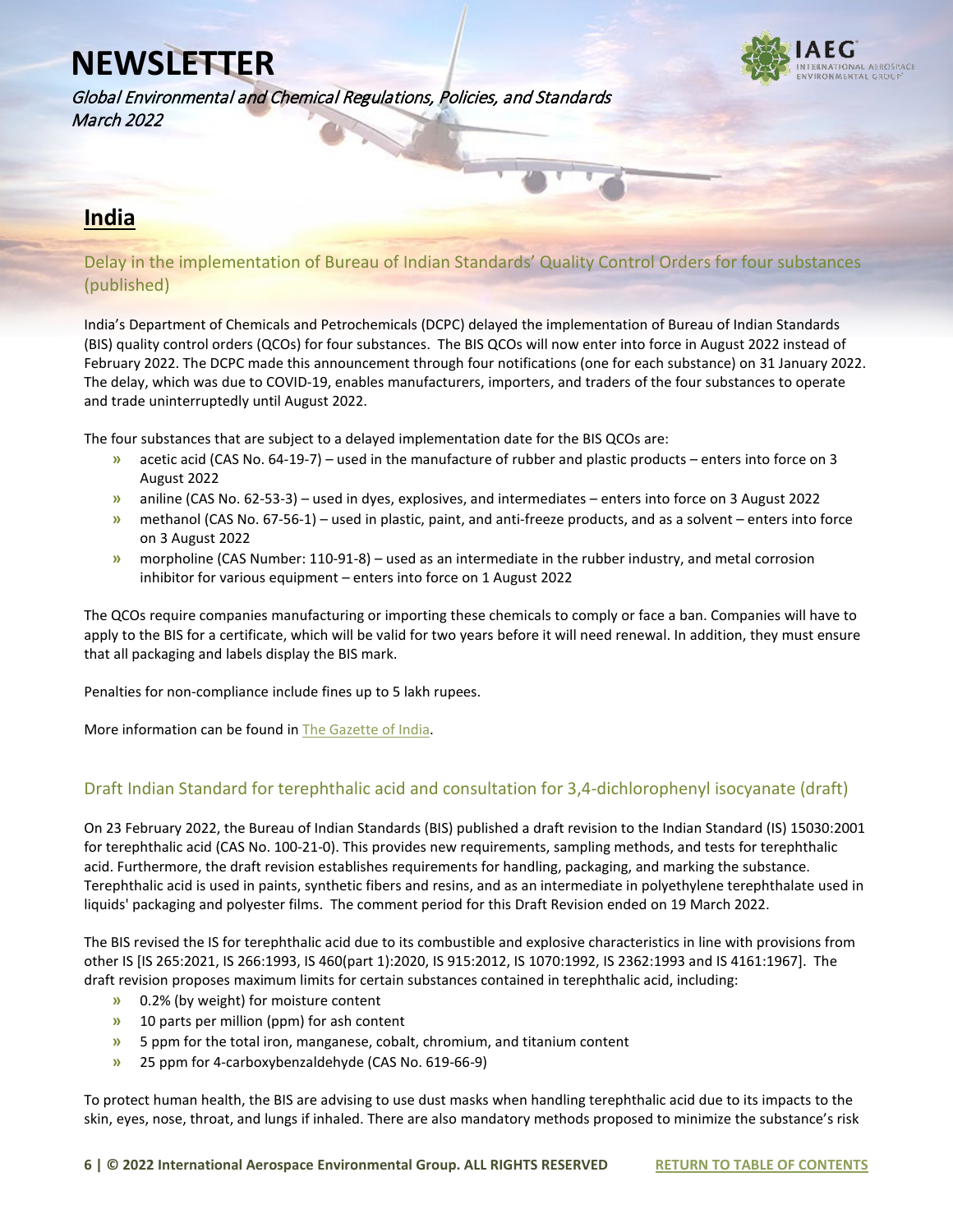

Global Environmental and Chemical Regulations, Policies, and Standards March 2022

arising from dust. Additionally, terephthalic acid must be supplied in 1,000 kilogram flexible woven plastic containers as agreed between the purchaser and the supplier.

In addition, on 14 February 2022 BIS opened consultation for an IS for 3,4-dichlorophenyl isocyanate (CAS No. 102-36-3), which is used as an intermediate in organic synthesis and for thermoplastic manufacture. The last date of comments was 16 March 2022. The draft IS provides requirements for chemical characteristics, methods of sampling, and testing for 3,4 dichlorophenyl isocyanate. This includes adhering to the provisions set out in two other standards:

- **»** methods of sampling and tests for dye intermediates (IS 5299: 2001)
- **»** methods for determining melting points and ranges (IS 5762: 1970)

The containers in which each of the two substances are held must be securely closed and bear certain information that includes:

- **»** name of the substance
- **»** the name of the manufacturer and their recognized trademark, if any
- **»** month and year of manufacture
- **»** net weight and gross weight
- **»** batch and lot number
- **»** any relevant health hazard warnings

If the draft is approved, products conforming with the requirements set out in this IS could be certified by the BIS and include the conformity mark on the packaging.

More information can be found in the **Draft Indian Standard for terephthalic acid** - specifications and the **Draft Indian** [Standard for 3,4-dichlorophenylisocyanate - specifications.](https://www.iaeg.com/binaries/content/assets/iaeg-newsletters/2022/03/ind_draft-is-for-34-dichlorophenylisocyanate.pdf)

#### <span id="page-7-0"></span>**Japan**

#### <span id="page-7-1"></span>Revisions to the Law Enforcement Ordinance on the Examination of Chemical Substances and Regulation of Manufacturing, etc. (amendment)

The Japanese Ministry of Health, Labor, and Welfare (MHLW) opened a public consultation on 2 March 2022 for a Draft Cabinet Order that outlines draft measures to regulate perfluorooctanoic acid (PFOA)-related substances. This is in line with the Stockholm Convention on persistent organic pollutants. Comments were due on 3 April 2022.

On 22 October 2022, the designation of PFOA (CAS No. 335-67-1) and/or its salts as Class I Specified Chemical Substances was enforced under the Act on the Evaluation of Chemical Substances and Regulation of their Manufacture, etc. (also known as the 'Chemical Substances Control Law'). The Draft Cabinet Order proposes to also designate PFOA-related substances as Class I Specified Chemical Substances. This class of substances are any chemicals that are persistent, highly bio-accumulative, and have a risk of long-term toxicity to humans or predator animals at higher trophic level. Businesses are required to obtain permission from MHLW prior to manufacturing and/or importing these substances. This excludes essential uses and the import of certain products containing these substances.

The Draft Cabinet Order propose to prohibit the import of the following products that contain PFOA-related substances:

- **»** floor waxes
- **»** protective and antifouling agents for textile products
- **»** water and oil repellents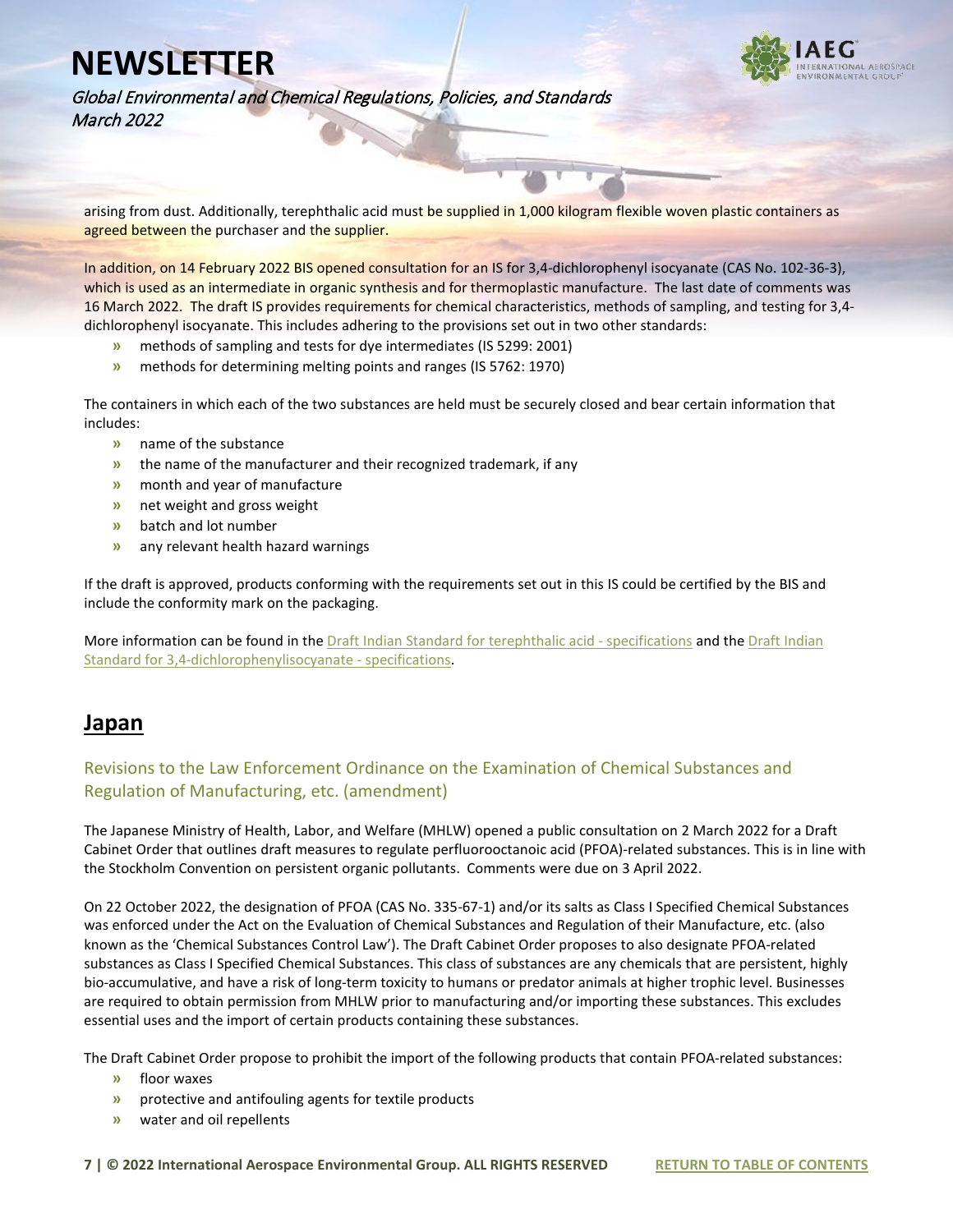

Global Environmental and Chemical Regulations, Policies, and Standards March 2022

- **»** textile products with water and oil repellent treatment
- **»** antifoaming agents
- **»** coating agents
- **»** optical fiber or its surface coating agents
- **»** fire extinguishers and fire extinguishing agents for fire extinguishers and foam (handling of this product must comply with technical standards).

Essential uses are listed for the manufacture of invasive and implantable medical devices, and certain pharmaceutical products.

More information can be found her[e in English](https://www.iaeg.com/binaries/content/assets/iaeg-newsletters/2022/03/jpn_draft-cabinet-order_english.pdf) an[d Japanese.](https://public-comment.e-gov.go.jp/servlet/Public?CLASSNAME=PCMMSTDETAIL&id=595222010&Mode=0)

#### <span id="page-8-0"></span>**Saudi Arabia**

#### <span id="page-8-1"></span>Technical regulation for limiting hazardous substances in electrical and electronic equipment (amendment)

On 9 July 2021, the Saudi Standard, Metrology, and Quality Organization published a technical regulation for limiting hazardous substances in electrical and electronic equipment (EEE) and their spare parts. This was due to take effect on 5 January 2022; however, following a meeting of the Conformity Steering Committee on 5 December 2021, the implementation date for the technical regulation was postponed to 4 July 2022, and mandatory enforcement dates were issued for EEE product categories:

- **»** 31 December 2022 for information and communications equipment
- **»** 31 March 2023 for lighting equipment
- **»** 29 June 2023 for electrical and electronic tools and equipment
- **»** 26 December 2023 for monitoring and control tools

Under the technical regulation, applicable products must not exceed the chemical restriction levels for the following six substances:

- **»** cadmium 0.01% weight by weight (w/w)
- **»** lead 0.1% w/w
- **»** mercury 0.1% w/w
- **»** hexavalent chromium 0.1% w/w)
- **»** polybrominated biphenyls 0.1% w/w
- **»** polybrominated diphenyl ethers 0.1% w/w

Medical equipment, weapons, military equipment, aerospace products, extensive industrial stationary tools, and extensive stationary equipment are exempt from the technical regulations. Suppliers must obtain a certificate of conformity in accordance with ISO/IEC 17067 from an accepted body for their product in addition to providing a risk assessment document, and any necessary warnings/cautions and manuals for safe use of the EEE placed on the Saudi Kingdom market.

Penalties for non-compliance include removal of the product from the market, fines and/or imprisonment.

More information can be found in thi[s announcement](https://www.iaeg.com/binaries/content/assets/iaeg-newsletters/2022/03/sau_amendment-to-technical-regulation.pdf) and this [technical regulation](https://www.iaeg.com/binaries/content/assets/iaeg-newsletters/2022/03/sau_technical-regulation_english.pdf) from Saudi Standards.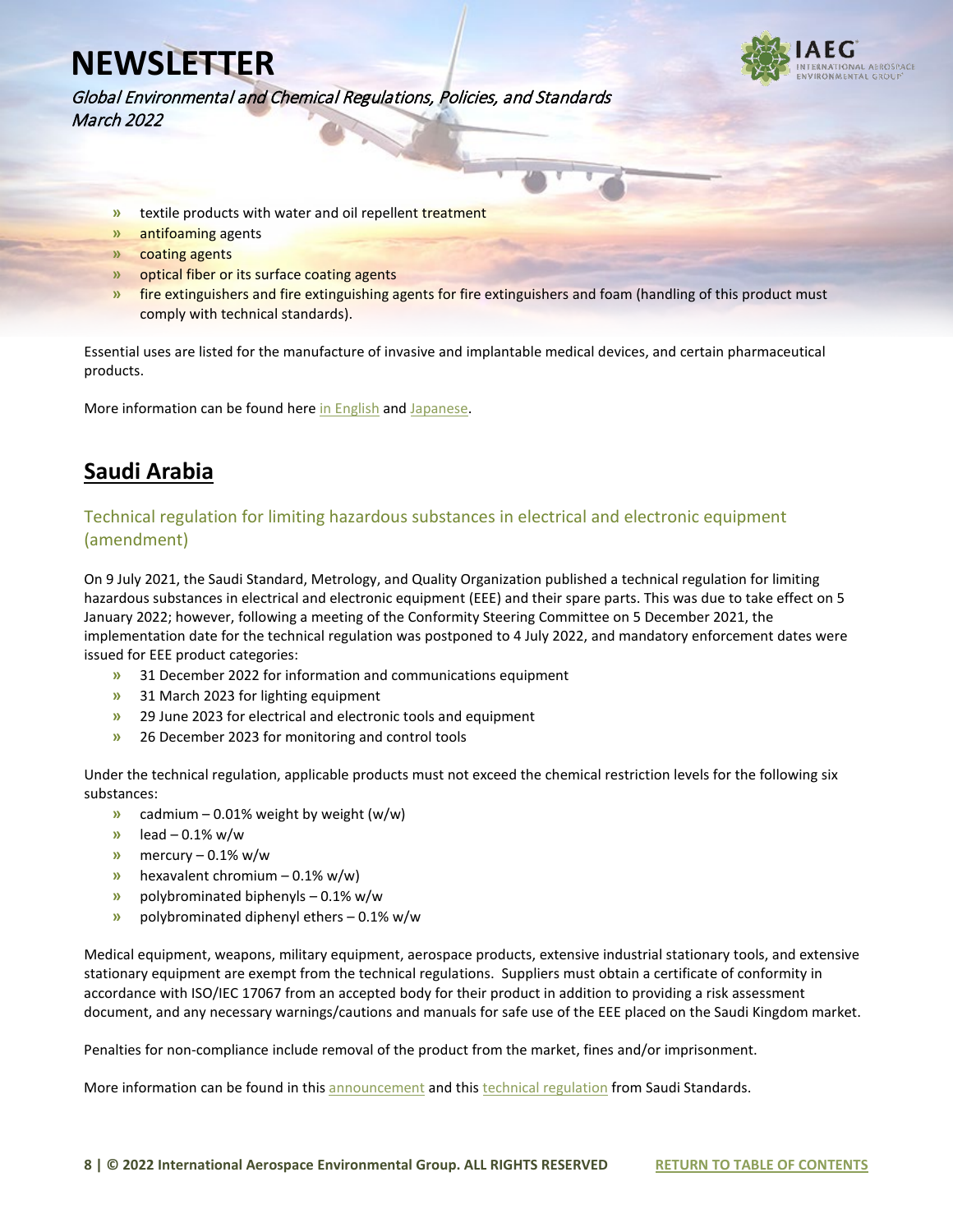Global Environmental and Chemical Regulations, Policies, and Standards March 2022



#### <span id="page-9-0"></span>**Singapore**

#### <span id="page-9-1"></span>Amendment to the Environmental Protection and Management Act 2021 (in force)

On 29 October 2021, Singapore's National Environment Agency (NEA) published an amendment to the Environmental Protection and Management Act (EPMA). This was followed by the "Environmental Protection and Management (Amendment) Act 2021 (Commencement) Notification 2022" on 25 February 2022, which specifies the enforcement dates for the changes in the 29 October 2021 EPMA amendment. The EPMA is an Act to consolidate the laws relating to environmental pollution control, to provide for the protection and management of the environment and resource conservation, and for related purposes.

The major change to the EPMA is given in Section 3 (Part 10A) of the 29 February 2022 amendment (effective: 1 October 2022), which provides information regarding control measures for greenhouse gases (GHGs). The key measures include:

- **»** regulating all type of GHG goods (devices, appliances, equipment, articles, or things that require any GHGs) and GHG work (activity involving the use or handling of any GHGs)
- **»** manufacturers and importers of GHG goods must not supply GHG goods unless registered with the Director General (valid for up to three years)
- **»** GHG goods must not exceed its global warming potential limit
- **»** records must be maintained for information relating to the GHG good's environmental impact (including the type, amount, and global warming potential) and environmental protection and management measures – this must be provided to the Director General
- **»** businesses must not carry out GHG work unless registered with the Director General a competent person (assigned and approved by the Director General) must conduct or supervise the work
- **»** records must be maintained for information relating to the GHG work and the individuals carrying out or supervising those work must be given to the Director General

Other changes given in the other sections of the 29 February 2022 amendment are administrative changes.

Penalties for non-compliance include revoking registrations, fines and/or imprisonment.

More information can be found in thi[s notification](https://sso.agc.gov.sg/SL-Supp/S105-2022/Published/20220225?DocDate=20220225&WholeDoc=1) and in th[e Singapore Government Gazette Acts Supplement.](https://sso.agc.gov.sg/Acts-Supp/24-2021/Published/20211029?DocDate=20211029#pr3-)

#### <span id="page-9-2"></span>**South Korea**

#### <span id="page-9-3"></span>National Institute of Environmental Sciences Announcement No. 2022-10: Results of hazard assessment of chemical substances (effective)

On 11 February 2022, South Korea's National Institute of Environmental Research (NIER) published updated hazard evaluation results for 30 existing chemical substances (unique numbers: 2022-170 to 2022-199). These substances were registered and reviewed under K-REACH from January 2021 to March 2021. Of these 30 substances that were evaluated, 28 were deemed to be toxic.

Under the K-REACH, hazard evaluations for substances are conducted by the South Korean Ministry of Environment (MoE). The evaluation of a particular substance may result in it being designated as a toxic substance and requiring further risk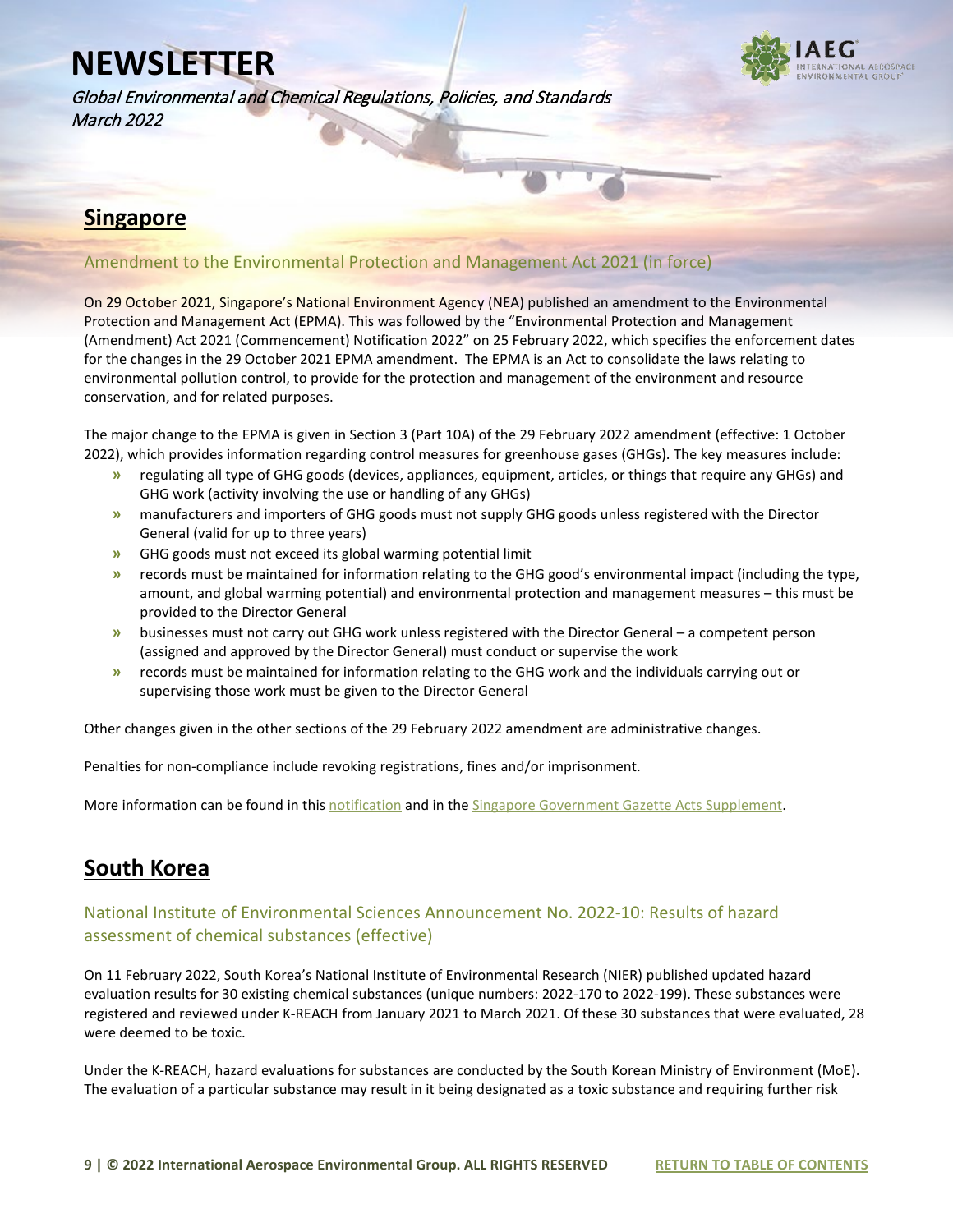

Global Environmental and Chemical Regulations, Policies, and Standards March 2022

assessment. Based on the results of the hazard evaluation and risk assessment, the MoE designates the substance in question as being subject to authorization, restriction or prohibition.

The hazard properties and classifications of 4 substances (unique numbers: 2020-032, 2020-034, 2020-041, 2020-050), which were previously assessed, have also been updated following registration changes or further data being made available.

The evaluated 30 substances have a variety of applications such as uses in coating products, adhesives, binding agents in paints, and polymers.

There are no non-compliance provisions associated with this update.

Additional information can be found in English in th[e hazard assessment results for existing chemicals.](https://www.iaeg.com/binaries/content/assets/iaeg-newsletters/2022/03/kor_hazard-assessment-results_english.pdf) More information can be foun[d here in Korean.](https://www.law.go.kr/%ED%96%89%EC%A0%95%EA%B7%9C%EC%B9%99/%ED%99%94%ED%95%99%EB%AC%BC%EC%A7%88%EC%9D%98%EC%9C%A0%ED%95%B4%EC%84%B1%EC%8B%AC%EC%82%AC%EA%B2%B0%EA%B3%BC)

#### <span id="page-10-0"></span>Notice No. 2022-90: Draft partial amendment of the enforcement regulations of K-REACH (consultation)

On 18 February 2022, the Korean Ministry of Environment (MoE) opened a public consultation on a draft partial amendment to the enforcement regulations of K-REACH. Comments were due on 30 March 2022. There are three main revisions that are proposed in the amendment:

- **»** addition of Article 34-2:
	- **–** designation of candidate substance for 'substance subject to permission' requiring permission from the MoE before its manufacture, import, or use under K-REACH
	- **–** the MoE selects the candidate substances based on whether the level of hazard the substance presents is equivalent to a 'priority control substance', the scale of domestic distribution of the substance, its users, and whether it is regulated by other competent authorities globally
- **»** revision of Attachment 1:
	- **–** waiving the requirement for environmental hazard data (when registering a substance under K-REACH) if a company is manufacturing or importing between 0.1 and 1 tonne per year
	- **–** the environmental hazard data requirement can also be waived if the water solubility is less than 1 milligram per liter or if the chemical substance is used as intermediate or process regulator
- **»** revision to Attachment 5:
	- **–** overseas producers of new substances for research and development purposes and importing to South Korea in annual volumes of under 100 kilograms, may apply for an exemption from reporting without disclosing the substance's name and CAS number
	- **–** the company can apply using a safety data sheet instead.

Additional information can be found here [in English](https://www.iaeg.com/binaries/content/assets/iaeg-newsletters/2022/03/kor_announcment-for-draft-partial-amendment-to-k-reach_english.pdf) and in Korean.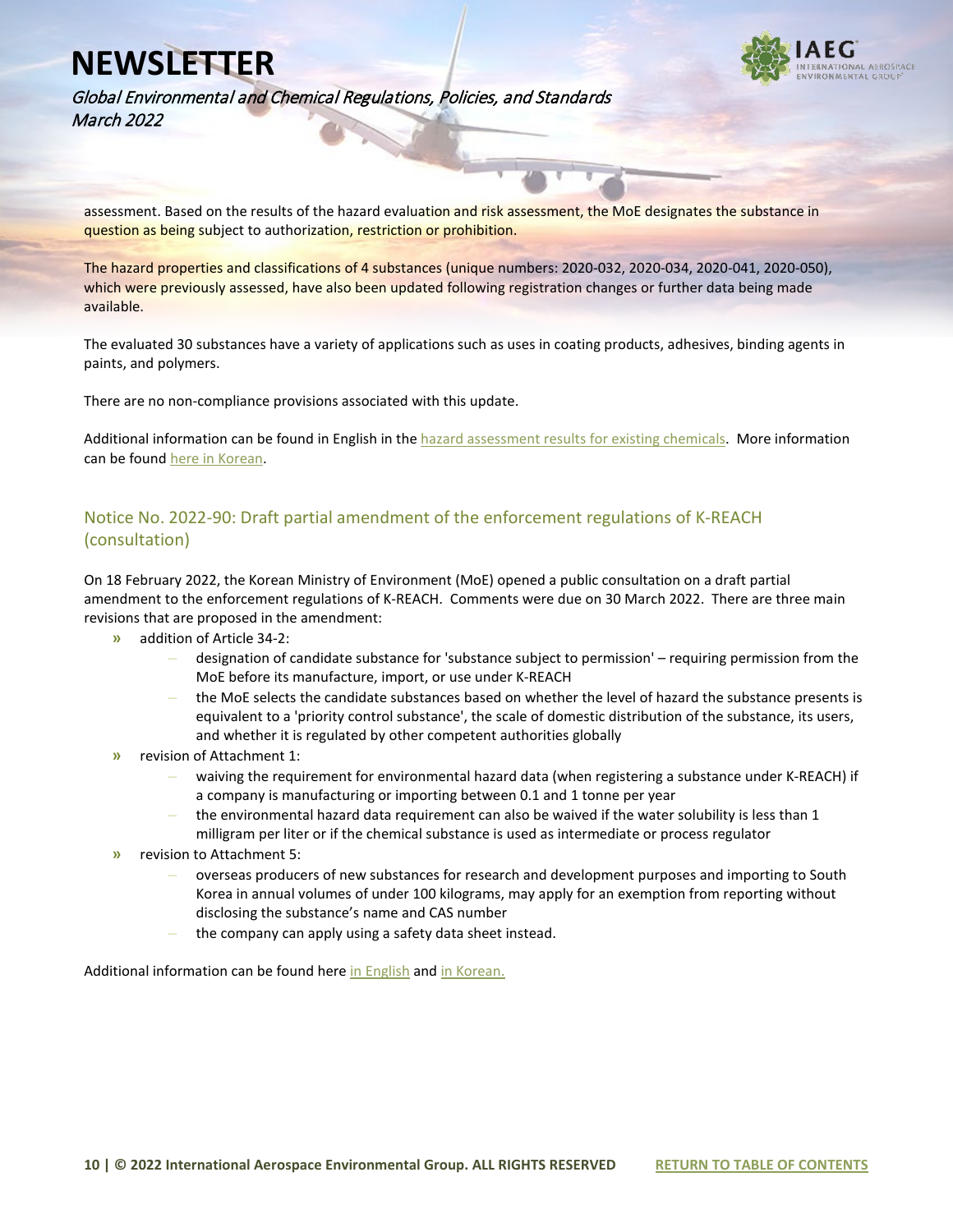

Global Environmental and Chemical Regulations, Policies, and Standards March 2022

#### <span id="page-11-0"></span>**Vietnam**

<span id="page-11-1"></span>Decree for regulations on reduction of greenhouse gas emissions and protection of the ozone layer (in force)

On 7 January 2022, the Vietnamese government published a decree for regulations on reduction of greenhouse gas emissions and protection of the ozone layer, which implements provisions of the law on environmental protection 2020 on reduction of greenhouse gas emissions. This decree is applicable to companies and individuals involved in activities causing greenhouse gas (GHG) emissions and ozone depletion: production, import, export, and consumption of GHGs and ozonedepleting substances listed under the Montreal Protocol.

The controlled ozone-depleting substances specified include:

- **»** bromochloromethane (CAS No. 74-97-5)
- **»** carbon tetrachloride (CTC; CAS No. 56-23-5))
- **»** chlorofluorocarbons (CFCs)
- **»** halons
- **»** hydrobromofluorocarbons (HBFCs)
- **»** hydrochlorofluorocarbons (HCFCs)
- **»** methyl bromide (CAS No. 74-83-9)
- **»** methyl chloroform (CAS No. 71-55-6)

According to Article 22 (5) of the decree, the production, import, temporary import, re-export, and consumption of bromochloromethane, CTC, CFC, halon, HBFC, methyl chloroform, HCFC 141b, as well as the products containing these substances are prohibited. The import of methyl bromide is only allowed for the sterilization and quarantine of exported goods.

Under Article 23 of the decree, the Ministry of Natural Resources and Environment detail the following phaseout schedule for HCFCs:

- **»** 1 January 2022 to 31 December 2024: total national consumption for HCFCs must be < 65% of the baseline consumption
- **»** 1 January 2025 to 31 December 2029: total national consumption for HCFCs must be < 32.5% of baseline consumption
- **»** 1 January 2030 to 31 December 2039: total national consumption for HCFCs must be < 2.5% of consumption
- **»** 1 January 2040 onwards: total ban on the import and export of HCFCs

According to Article 6 of the decree, some companies will be obligated to create GHG inventories in the following cases:

- **»** they create emissions of 3,000 tonnes or more of carbon dioxide equivalent
- **»** they are commercial buildings with energy consumption of 1,000 tonnes of oil equivalent
- **»** they are solid waste treating establishments with annual operation capacity of 65,000 tonnes or more

The process to establish the inventories will be decided by the Ministry of Natural Resources and Environment before 30 June 2023. The inventories will be analyzed between 2026 and 2023 to develop and implement a GHG emission reduction plan for Vietnam.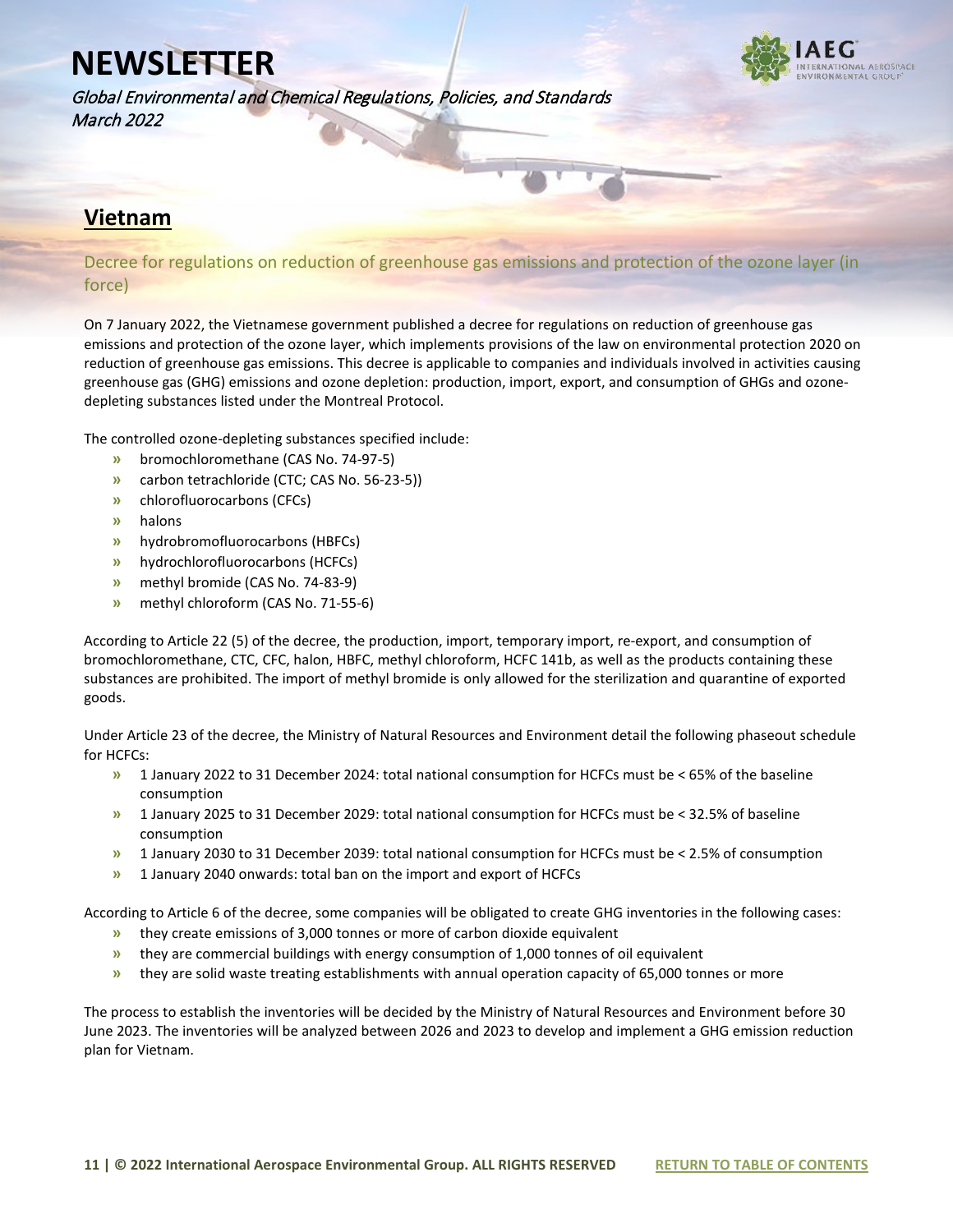Global Environmental and Chemical Regulations, Policies, and Standards March 2022



There are no non-compliance provisions associated with this update.

Additional information can be found here [in English](https://www.iaeg.com/binaries/content/assets/iaeg-newsletters/2022/03/vnm_regulation-on-reducing-ghgs-and-protection-of-ozone-layer_english.pdf) and [in Vietnamese.](https://www.iaeg.com/binaries/content/assets/iaeg-newsletters/2022/03/vnm_regulation-on-reducing-ghgs-and-protection-of-ozone-layer.pdf)

#### <span id="page-12-0"></span>Decree detailing a number of articles of the Law on Environmental Protection (effective)

On 10 January 2022, the Vietnamese government published Decree No. 08/2022/ND-CP, which provides details about various articles provided in the Law on Environmental Protection 2020 (72/2020/QH14). On the same day, the Ministry of Natural Resources and Environment (MONRE) issued Circular No. 02/2022/TT-BTNMT, which provides the implementation rules for the articles in the law. Both the decree and circular provide requirements for the control of persistent organic pollutants (POPs) and POPs-containing products in Vietnam.

The law provides requirements for environmental protection activities, which includes the management of POPs and raw materials, fuels, materials, products, goods, and facilities containing POPs. This is in line with the Stockholm Convention.

The decree and circular give the obligations for the producers, importers, and operators of POPs and POPs-containing products such as:

- **»** application process for the registration exemption of POPs under the Stockholm Convention
- **»** labeling requirements
- **»** information disclosure requirements
- **»** conformity assessment and inspection requirements

Specifically, Articles 38 to 42 of the decree provide information regarding the aforementioned obligations. Articles 47 and 48 of the circular provide information about conformity assessment and inspection.

Companies that use POPs listed in Annex XVII of the decree as a direct raw material must apply for exemption. Following approval from the MONRE, a Notice of Approval of Specific POPs Exemption will be issued. From 1 January 2023, this notice will be used by customs to consider and permit the clearance of POPs.

Penalties for non-compliance include fines and suspension of operation for a definite period.

Additional information can be found in English in th[e decree](https://www.iaeg.com/binaries/content/assets/iaeg-newsletters/2022/03/vnm_decree_english.pdf) and in Appendix I: Sample for Protection of Environmental [Components and Heritage Nature.](https://www.iaeg.com/binaries/content/assets/iaeg-newsletters/2022/03/vnm_circular_english.pdf) The list of POPs can be found in [Annex XVII](https://www.iaeg.com/binaries/content/assets/iaeg-newsletters/2022/03/vnm_list-of-pops-in-annex-xvii-of-the-decree.pdf) of the Decree. Information in Vietnamese can be found here for [the Decree](https://monre.gov.vn/Pages/nghi-dinh-so-082022nd-cp.aspx?cm=V%C4%83n%20b%E1%BA%A3n%20quy%20ph%E1%BA%A1m%20ph%C3%A1p%20lu%E1%BA%ADt) and [Circular No. 02/2022/TT-BTNMT.](https://monre.gov.vn/Pages/thong-tu-so-022022tt-btnmt.aspx?cm=V%C4%83n%20b%E1%BA%A3n%20quy%20ph%E1%BA%A1m%20ph%C3%A1p%20lu%E1%BA%ADt)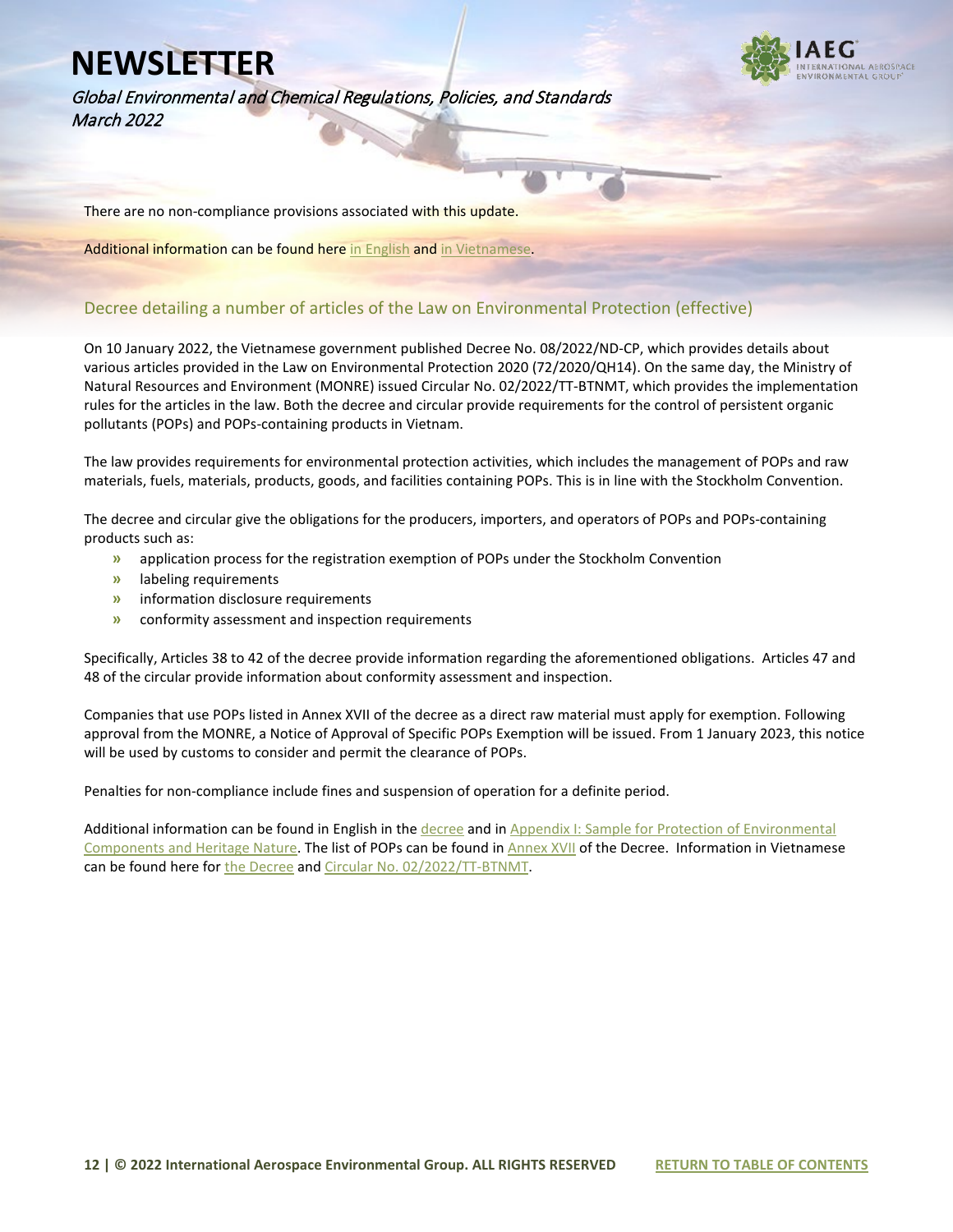Global Environmental and Chemical Regulations, Policies, and Standards March 2022

<span id="page-13-0"></span>

#### <span id="page-13-1"></span>**European Union**

<span id="page-13-2"></span>Amendment to Regulation (EU) No 649/2012 of the European Parliament and of the Council regarding the listing of pesticides, industrial chemicals, persistent organic pollutants, and mercury and an update of customs codes (adopted)

On 10 February 2022, the European Commission (EC) adopted an amendment to the European Union (EU) Prior Informed Consent (PIC) Regulation (Regulation [EU] No 649/2012), which proposes to add several substances to Annex I (chemicals subject to export notification) and Annex V (chemicals subject to an export ban) of the Regulation. This follows a public consultation for the draft version of the amendment, which concluded on 16 November 2021 (see 'draft' update number 281). The PIC Regulation regulates the import and export of certain hazardous chemicals and places obligations on companies that wish to export these chemicals to non-EU countries. This is in line with the Rotterdam Convention on the Prior Informed Consent Procedure for Certain Hazardous Chemicals and Pesticides in International Trade.

The main goals of the amendment to the PIC Regulation are to prevent unwanted imports and ensure that safety information (e.g., hazards, risks, and safe handling) is provided when hazardous chemicals are exported. The changes made to the PIC Regulation include the addition of:

- **»** Annex I:
	- **–** bis(pentabromophenyl) ether (decaBDE; CAS No. 1163-19-5; EC No. 214-604-9)
	- **–** benzene as a constituent of other substances in concentrations equal to, or greater than 0.1% by weight (CAS and EC Nos. not available)
	- **–** mercury (CAS No. 7439-97-6; EC No. 231-106-7)
	- **–** cadmium (CAS No. 7440-43-9; EC No. 231-152-8) and its compounds
- **»** Annex V:
	- **–** perfluorooctanoic acid (PFOA; CAS No. 335-67-1; EC No. 206-397-9), its salts and PFOA-related compounds
	- **–** export ban for fire-fighting foam that contains or may contain PFOA, its salts and PFOA-related compounds
	- **–** export ban that does not apply when perfluorooctane sulfonic acid (PFOS; CAS No. 1763-23-1; EC No. 217- 179-8), its salts, and perfluorooctane sulfonyl fluoride (POSF; CAS No. 307-35-7; EC No. 206-200-6) are used as a mist suppressant for non-decorative hard chromium (VI) plating in closed-loop systems
	- **–** several pollutants and mercury products

The amendment to the PIC Regulation will enter into force on the 20th day following that of its publication in the Official Journal of the European Union and will become effective on the first day of the first month following the 45th day after publication.

Penalties for non-compliance vary by Member State.

More information can be found [here.](https://eur-lex.europa.eu/legal-content/EN/TXT/?uri=PI_COM:C(2022)710&qid=1646407860806)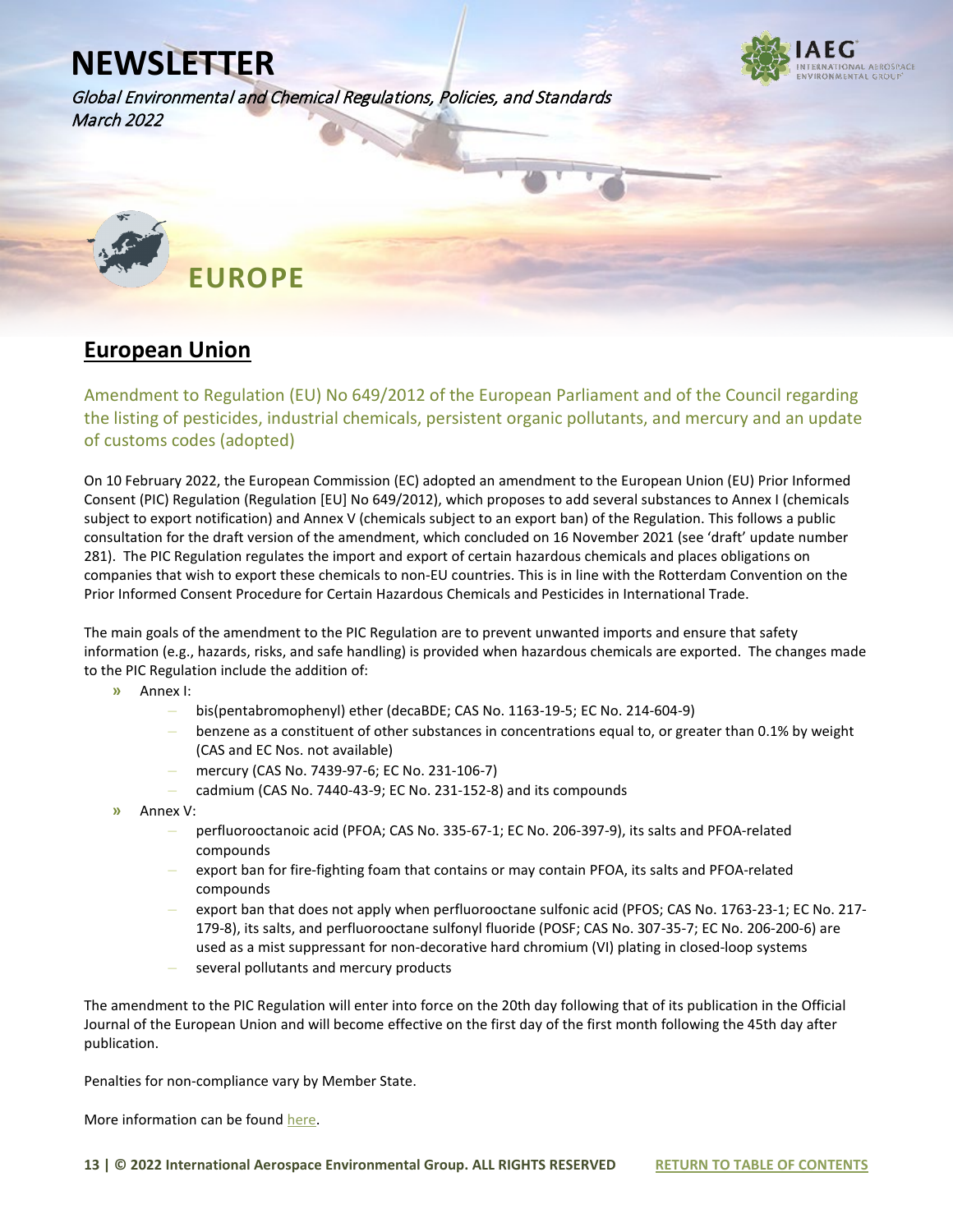Global Environmental and Chemical Regulations, Policies, and Standards March 2022

#### <span id="page-14-0"></span>Proposal to identify N-(hydroxymethyl)acrylamide as a substance of very high concern (consultation)

On 4 March 2022, Sweden submitted a proposal to the European Chemical Agency (ECHA) to identify N-(hydroxymethyl) acrylamide (CAS No. 924-42-5; EC No. 213-103-2) as a substance of very high concern (SVHC). Substances that may have serious and often irreversible effects on human health and the environment can be identified as SVHCs. If a substance is identified as an SVHC, it will be added to the Candidate List for eventual inclusion in the Authorisation List. N- (hydroxymethyl)acrylamide is used in the manufacture of polymers and as a cross-linking agent in adhesives and binders for paper products and textiles.

Following the submission of the proposal for N-(hydroxymethyl)acrylamide, a consultation was opened by ECHA to seek views on the proposal. Interested parties are invited to provide comments by 19 April 2022.

More information on the proposal can be found [here.](https://echa.europa.eu/substances-of-very-high-concern-identification/-/substance-rev/69005/term)

#### <span id="page-14-1"></span>Harmonized classification and labelling consultation on tert-butyl 2-ethylperoxyhexanoate (draft amendment)

On 28 February 2022, the European Chemicals Agency (ECHA) opened a consultation period to invite comments on the hazard classes of tert-butyl 2-ethylperoxyhexanoate (CAS No. 3006-82-4; EC No. 221-110-7). This substance is used in adhesives, sealants, coatings, paints, polymers, and plastic products.

Interested parties can give comments related to the hazard classes by 29 April 2022.

More information can be foun[d here.](https://echa.europa.eu/harmonised-classification-and-labelling-consultation/-/substance-rev/69003/del/50/col/synonymDynamicField_1350/type/desc/pre/1/view)

#### <span id="page-14-2"></span>Restricting the use of per- and polyfluoroalkyl substances in fire-fighting foams (proposal)

On 23 February 2022, the European Chemicals Agency (ECHA) published a REACH Annex XV restriction dossier proposing to ban the placing on the market, use, and export of all per- and polyfluoroalkyl substances (PFAS) in firefighting foams, where the concentration of total PFAS in firefighting foams cannot exceed 1 part per million. PFAS are a large group of man-made substances used in various products such as firefighting foams, paints and coatings, phosphate ester-based brake and hydraulic fluids, wires and cables, and lubricant for turbine engines, jet engine, and satellite instrumentation. These substances are of high concern due to many PFAS being mobile, persistent, bio-accumulative, and toxic.

The European Commission and ECHA have conducted a study on possible regulatory management options to address the risk of PFAS in firefighting foams. The results showed that fluorine-free firefighting foams, as substitutes of PFAS, are generally available, and technically feasible and effective to the purpose. To give time for industry to replace PFAScontaining foams without compromising fire safety, the restriction dossier proposes certain transitional measures:

- **»** 18 months for training and testing
- **»** 18 months for municipal fire services
- **»** 3 years for civilian ships
- **»** 5 years for portable fire extinguishers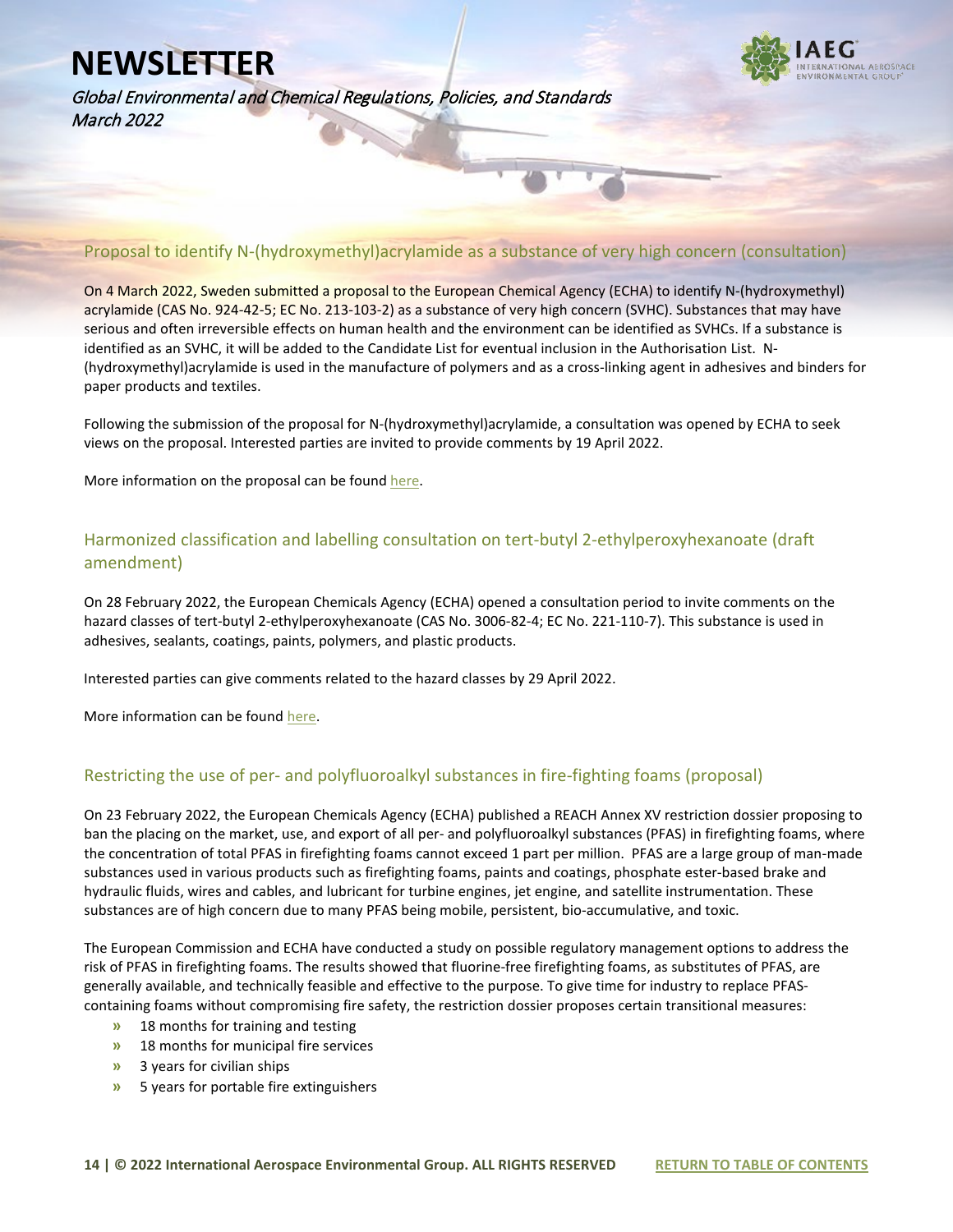

Global Environmental and Chemical Regulations, Policies, and Standards March 2022

- **»** 10 years for establishments covered by the Seveso Directive
- **»** 5 years for any other use

The restriction dossier will be evaluated by ECHA's Scientific Committee for Risk and Socio-Economic Analysis and will be subject to a public consultation, which opened on 23 March 2022 and will last for 6 months. Interested stakeholders will be invited to comment on this proposal during the consultation period.

More information can be found in th[e registry of restriction intentions until outcome](https://echa.europa.eu/hr/registry-of-restriction-intentions/-/dislist/details/0b0236e1856e8ce6?utm_source=echa-weekly&utm_medium=email&utm_campaign=weekly&utm_content=20220119&_cldee=ai5hcm9raWFuYXRoYXJAeW9yZGFzZ3JvdXAuY29t&recipientid=lead-fcaa83859a85eb11812a005056b9310e-d5c546250e5449d5ada4b883c48e8509&esid=d4f14fb4-2d79-ec11-8134-005056b9310e) and in the proposal to ban "forever" [chemicals" in firefighting foam throughout the EU.](https://echa.europa.eu/nl/-/proposal-to-ban-forever-chemicals-in-firefighting-foams-throughout-the-eu) 

<span id="page-15-0"></span>

### **NORTH AMERICA**

#### <span id="page-15-1"></span>**Canada**

#### <span id="page-15-2"></span>Determination of not "toxic" status of 34 substances specified on the Domestic Substances List (consultation)

The Canadian Minister of the Environment and Minister of Health conducted a screening assessment on 34 substances specified on the Domestic Substances List (DSL). The DSL provides an inventory of substances in the Canadian marketplace. This falls under the Canadian Environmental Protection Act (CEPA), 1999.

On 26 February 2022, the Canadian government published a Draft Notice following the screening assessment on the 34 substances. The Ministers concluded that these substances are not 'toxic' according to the criteria under paragraph 64(c) of CEPA; these substances do not enter the environment in a quantity or concentration, or under conditions that constitute or may constitute a danger in Canada to human life or health. Therefore, the Ministers propose that no further action is needed on these substances.

In Canada, these 34 substances are generally used as paint additives, processing aids, lubricants, viscosity adjusters, desiccants, pH adjusters, adhesives and sealants, and intermediates. A list of these substances can be found in Annex II of the Notice.

Comments must be provided to the Minister of the Environment by 27 April 2022.

More information and the list of the 34 substances can be found in th[e Canada Gazette.](https://gazette.gc.ca/rp-pr/p1/2022/2022-02-26/html/notice-avis-eng.html#na1)

#### <span id="page-15-3"></span>Amendment to the Canadian Environmental Protection Act of 1999 (announced)

On 9 February 2022, the Environment and Climate Change Canada reintroduced a bill in the Senate to amend the Canadian Environmental Protection Act (CEPA), 1999. The amendment proposes splitting Schedule 1 (list of toxic substances) of CEPA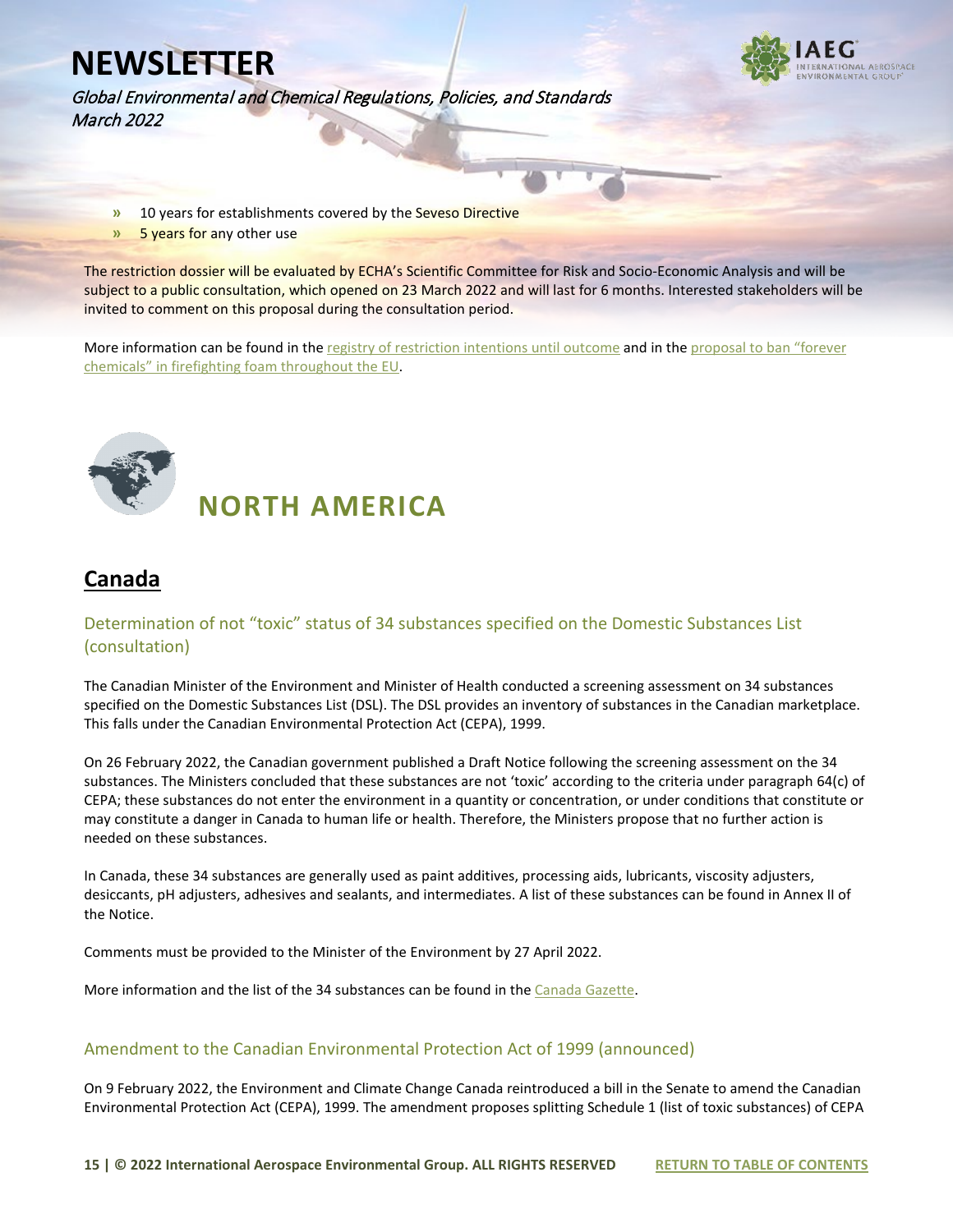Global Environmental and Chemical Regulations, Policies, and Standards March 2022

into two parts: one containing the highest-risk substances that will be prioritized for possible restrictions, and one containing all other toxic substances under CEPA. The bill also aims to:

- **»** minimize risks to vulnerable populations (e.g., children and those in poor health)
- **»** assess the cumulative impact of exposure to hazardous substances
- **»** establish a "watch-list" of concerning substances to guide companies in finding suitable alternatives
- **»** develop a new Plan of Chemicals Management Priorities
- **»** let anyone request for toxicity evaluations
- **»** decrease animal testing

Additionally, the bill contains the following provisions to amend the Canadian Food and Drugs Act:

- **»** creating an environmental notification, risk assessment, and risk management framework
- **»** improving mandatory labelling requirements for consumer products
- **»** increasing transparency of chemicals in supply chains

These proposed significant amendments to CEPA are the first of its kind in 20 years.

More information can be found i[n Bill S-5](https://www.parl.ca/DocumentViewer/en/44-1/bill/S-5/first-reading) and thi[s announcement from the Government of Canada.](https://www.canada.ca/en/environment-climate-change/news/2022/02/government-of-canada-delivers-on-commitment-to-strengthen-the-canadian-environmental-protection-act-1999-and-recognizes-a-right-to-a-healthy-enviro.html)

#### <span id="page-16-0"></span>**United States**

#### <span id="page-16-1"></span>Compliance date extension for phenol isopropylated phosphate (3:1) (published)

On 8 March 2022, the US Environmental Protection Agency (EPA) published a final rule for the further extension of the compliance dates for phenol isopropylated phosphate (3:1) [PIP (3:1); CAS No. 68937-41-7] to 31 October 2024. This applies to the prohibition on processing and distribution of certain PIP (3:1)-containing articles and the PIP (3:1) used to make those articles, as well as the compliance date for the associated recordkeeping requirements for manufacturers, processors, and distributors of PIP (3:1)-containing articles. EPA issued the extension to the compliance dates to ensure supply chains are not interrupted for key consumer and commercial goods. PIP (3:1) is used as a flame retardant in consumer products, as a plasticizer and as a lubricant and hydraulic fluid.

On 6 January 2021, the EPA had published a final rule for prohibition under Section 6(h) of the Toxic Substances Control Act (TSCA) for PIP (3:1) with an initial compliance date of 5 February 2021. On 8 March 2021, the EPA issued a 180-day "No Action Assurance" regarding PIP (3:1) as a result of complaints made by industry. However, in September 2021, the EPA further extended the compliance dates for PIP (3:1) to 8 March 2022.

There are no non-compliance measures associated with this update.

More information can be found in the [Federal Register](https://www.federalregister.gov/documents/2022/03/08/2022-04945/regulation-of-persistent-bioaccumulative-and-toxic-chemicals-under-tsca-section-6h-phenol) and the EPA announcement on current and future actions on PBT [rules.](https://www.epa.gov/assessing-and-managing-chemicals-under-tsca/current-and-future-actions-pbt-rules)

#### <span id="page-16-2"></span>Infrastructure Investment and Jobs Act: Effective date of Superfund chemical excise tax (published)

On 15 November 2021, President Biden signed the Infrastructure Investment and Jobs Act (H.R. 3684) (the Act), which sets taxes on certain manufactured and imported chemicals. This reinstates and expands the Superfund (also known as the Comprehensive Environmental Response, Compensation, and Liability Act of 1980, CERCLA) chemical excise taxes, which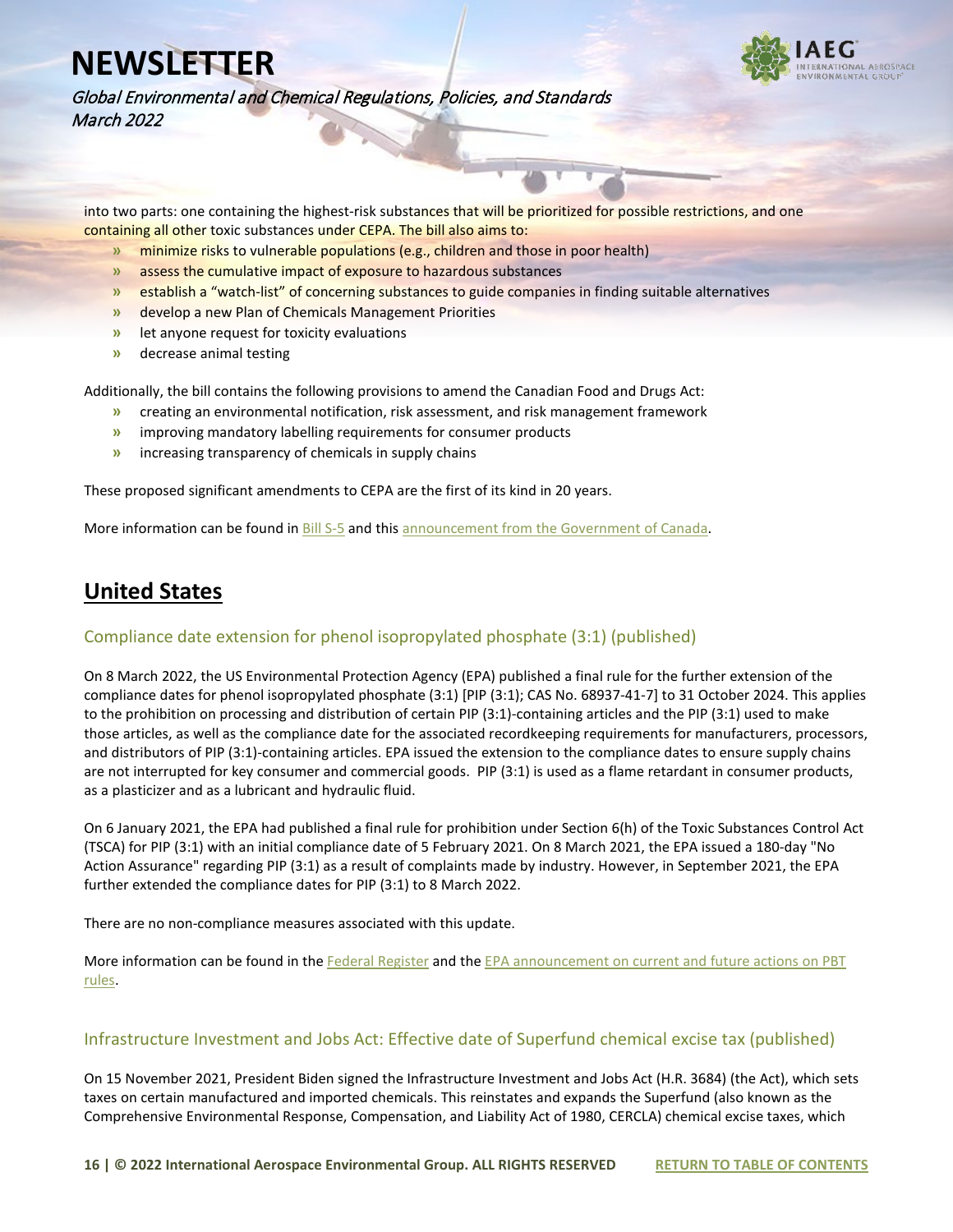

Global Environmental and Chemical Regulations, Policies, and Standards March 2022

previously expired in 1995, under sections 4661 and 4671. These taxes were used to fund the Hazardous Substance Superfund, which were administered by the US Environmental Protection Agency to clean up hazardous waste sites around the US.

Section 4661 of the Act lists 42 substances that are subject to the Superfund chemical excise tax. The tax applies when these substances are sold by a manufacturer or importer. However, this is only if the substance is manufactured in the US or has entered into the US for consumption, use, or warehousing. Exceptions apply, including:

- **»** taxable chemicals sold by a manufacturer for export or for resale by the purchaser to a second purchaser for export
- **»** methane or butane used as a fuel or in the manufacture or production of any motor, aviation, jet or
- **»** diesel fuel
- **»** sulfuric acid produced solely as a by-product of and on the same site as air pollution control
- **»** equipment
- **»** any substance derived from coal

In December 2021, the US Internal Revenue Service (IRS) published Notice 2021-66, which adds 101 taxable substances to the list under Section 4671 of the Act. The Superfund chemical excise tax applies to importers who sell or use these substances. If an importer provides insufficient information about the chemicals used in these substances to determine the applicable tax, a higher tax may be imposed. There are no rates provided in Notice 2021-66 regarding the rate of tax for each taxable substance. However, this is expected to be issued by 1 July 2022.

The Act also lowered the threshold for a taxable substance from 50% to 20%; a taxable substance is defined now as a substance that contains more than 20% of the weight or value of the materials used to produce the substance.

The Superfund chemical excise taxes will become effective from 1 July 2022 and expire on 31 December 2031. Penalties for non-compliance include fines.

More information can be found in [the Act](https://www.congress.gov/bill/117th-congress/house-bill/3684/text) and in Notice 2021-66.

#### <span id="page-17-0"></span>Safe Drinking Water and Toxic Enforcement Act (Proposition 65) (effective)

On 25 February 2022, California's Office of Environmental Health Hazard Assessment (OEHHA) added perfluorooctanoic acid (PFOA; CAS No. 335-67-1) to the Proposition 65 list of chemicals known to the State of California to cause cancer. PFOA was already on the Proposition 65 list of chemicals known to cause developmental toxicity (added on 10 November 2017). Although PFOA is no longer produced in the US and effectively banned under the Stockholm Convention on persistent organic pollutants, it may still be used in non-stick cookware and other consumer products that are obtained in the US from other countries.

The purpose of Proposition 65 is to notify consumers that they are being exposed to chemicals known to cause cancer and/or reproductive toxicity. Consumers can decide on their own if they want to purchase or use the product. A Proposition 65 warning does not necessarily mean a product is in violation of any product-safety standards or requirements.

The warning requirement for significant exposures to PFOA will take effect on 25 February 2023.

Penalties for non-compliance include civil lawsuits and civil penalties of up to \$2,500 per day for each violation.

More information can be found in thi[s notice from OEHHA](https://oehha.ca.gov/proposition-65/crnr/notice-interested-parties-chemical-listed-effective-february-25-2022-known-state) and in th[e Proposition 65 List.](https://oehha.ca.gov/proposition-65/proposition-65-list)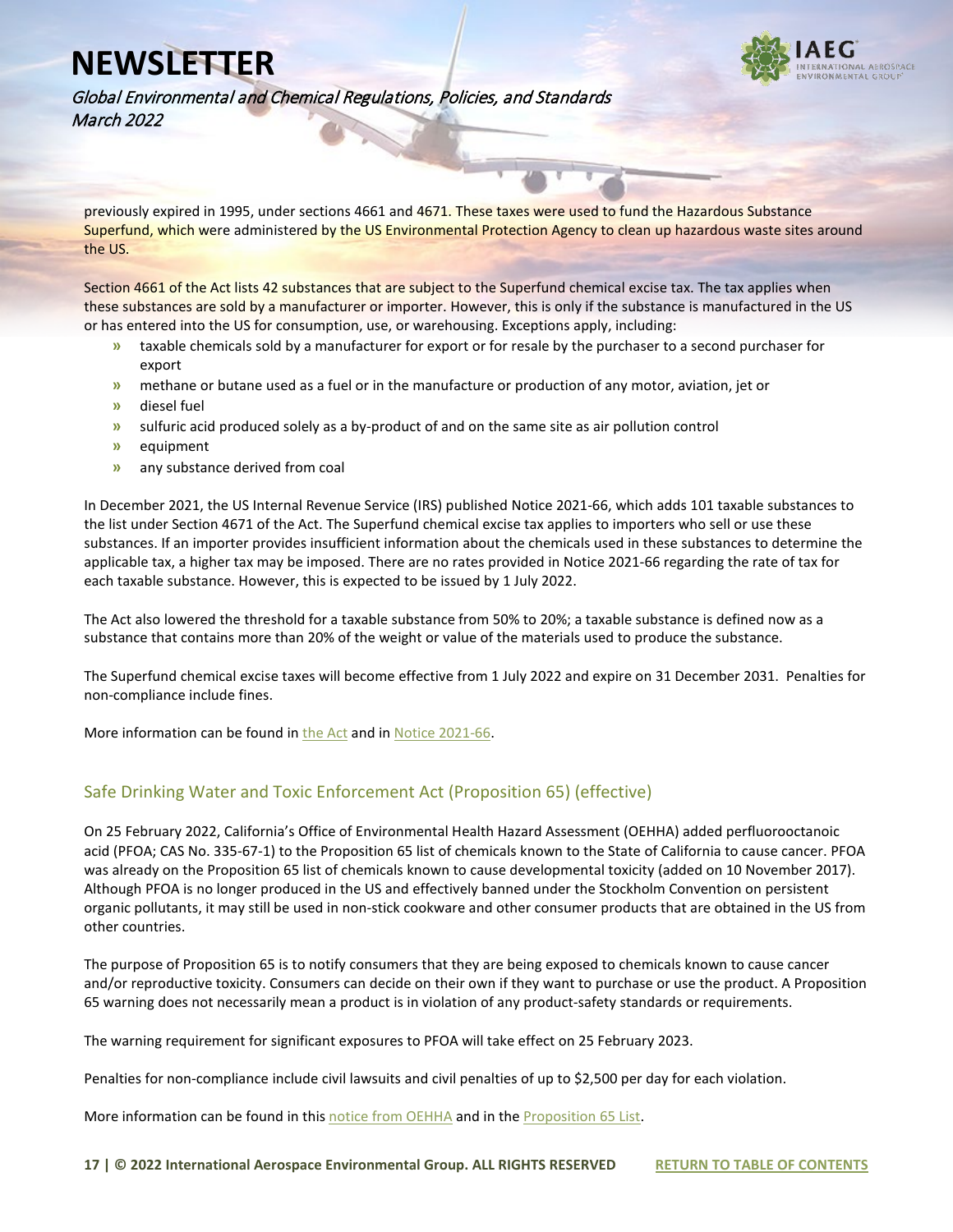

Global Environmental and Chemical Regulations, Policies, and Standards March 2022

#### <span id="page-18-0"></span>Draft revision to risk determination of pigment violet 29 (consultation)

On 7 March 2022, the US Environmental Protection Agency (EPA) published a draft revision for the Toxic Substances Control Act (TSCA) risk determination for pigment violet 29 (PV29). The draft revision finds that PV29 presents an unreasonable risk to human health, which must be addressed through regulatory measures. PV29 has uses as an intermediate in the creation or adjustment of color of other perylene pigments, in paints and coatings, and plastic and rubber products.

The EPA employed a whole-chemical rather than use-by-use risk determination approach for PV29. This was due to the benchmark exceedances for multiple conditions of use for human health and the irreversible health effects (specifically lung toxicity effects known as alveolar hyperplasia) associated with PV29 exposures. In making this risk determination, the EPA did not make an assumption that workers always appropriately wear personal protective equipment.

Comments on the draft revision are due to EPA on 21 April 2022.

More information can be found in th[e Federal Register](https://www.federalregister.gov/documents/2022/03/07/2022-04672/colour-index-pigment-violet-29-pv29-draft-revision-to-toxic-substances-control-act-tsca-risk) and in thi[s EPA notice for public comments.](https://www.epa.gov/chemicals-under-tsca/epa-releases-draft-revised-risk-determination-pv29-public-comment)

#### <span id="page-18-1"></span>Proposed Rule for particulate matter emission standards and test procedures for civil aircraft engines (consultation)

On 3 February 2022, the US Environmental Protection Agency (EPA) published a Proposed Rule for particulate matter (PM) emission standards and test procedures for civil aircraft engines. The proposed standards are equivalent to the engine standards adopted by the United Nations' International Civil Aviation Organization (ICAO) in 2017 and 2020. The standards and test procedures are applicable to certain classes of engines used by civil subsonic jet planes to replace the existing smoke standard for aircraft. These engines can be new type design aircraft engines or in-production aircraft engines.

The proposed standards aim to:

- **»** control the PM emissions
- **»** establish and maintain uniformity in aviation regulations and standards
- **»** migrate, modernize, and streamline the existing regulations into a new part
- **»** align with ICAO by applying the smoke number standards to engines less than or equal to 26.7 kilonewtons rated output used in supersonic aircrafts

Comments are due to the EPA on 4 April 2022.

More information can be found in th[e Federal Register.](https://www.federalregister.gov/documents/2022/02/03/2022-01150/control-of-air-pollution-from-aircraft-engines-emission-standards-and-test-procedures)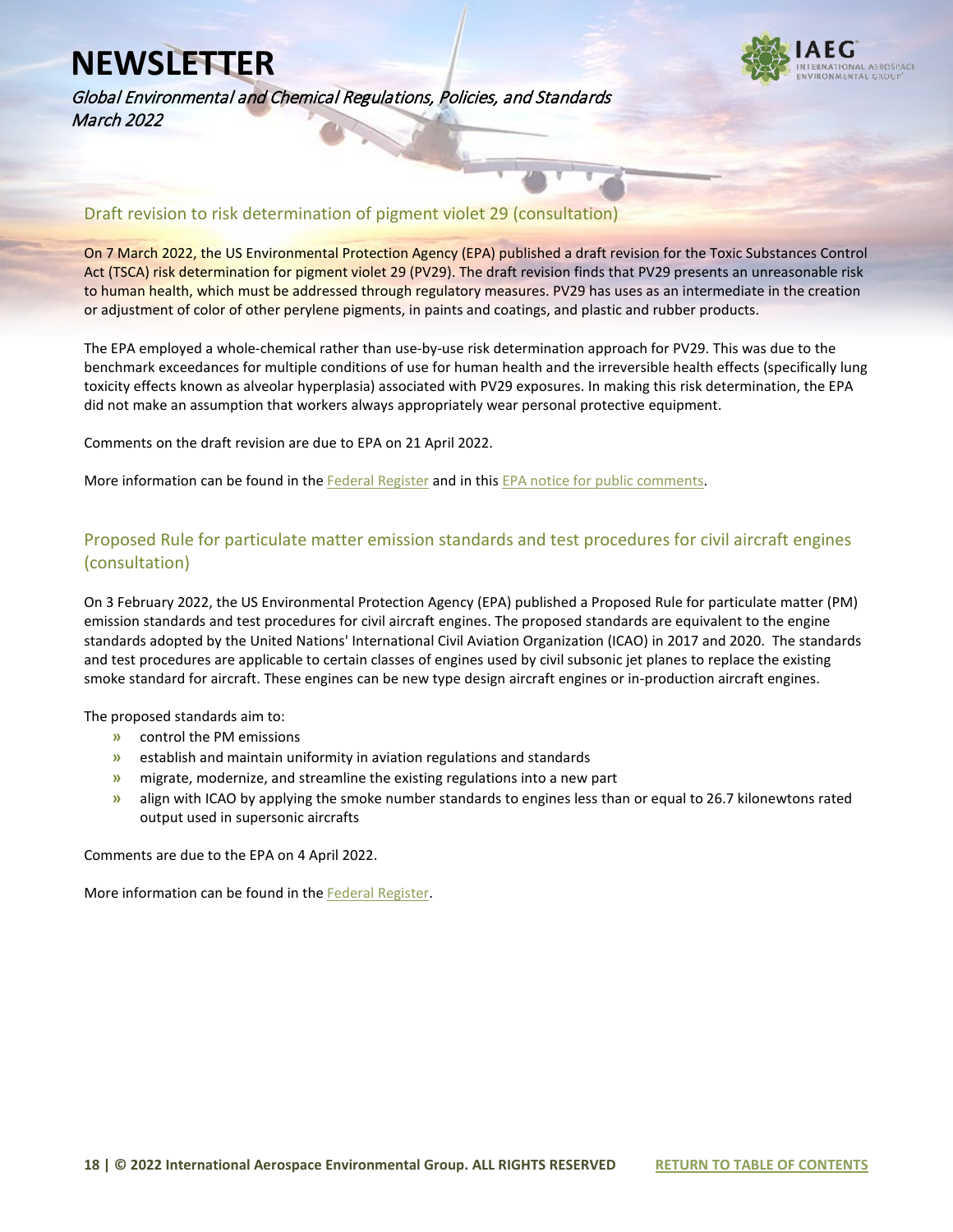Global Environmental and Chemical Regulations, Policies, and Standards March 2022



<span id="page-19-0"></span>

#### <span id="page-19-1"></span>**Australia**

#### <span id="page-19-2"></span>Update to the Australian Inventory of Industrial Chemicals (published)

On 17 July 2021 and 18 July 2021, the Australian Government's Department of Health published two notices that add 10 substances (see link below for the list) to the Australia Inventory of Industrial Chemicals (AIIC). Chemical substances listed in the AIIC can be introduced by any registered introducers (manufacturer or importer). According to the Industrial Chemicals (IC) Act 2019, which regulates the manufacture and import of industrial chemicals (chemicals used for purposes other than agriculture, veterinary or therapeutic purposes, or in food or feed), introducers shall apply for registration before introducing an industrial chemical to Australia. For chemicals not listed in the AIIC, introducers shall apply to the Executive Director for an assessment certificate for its introduction.

The notice that was published on 18 February 2022 adds 8 substances in accordance with Section 82 of the IC Act 2019, which states that the Executive Director must list an industrial chemical on the AIIC if 5 years have passed since the assessment certificate was issued. The notice that was published on 17 February 2022 adds 2 substances in accordance with Section 83 of the IC Act 2019, which permits a chemical to be added to the AIIC within 5 years after when the assessment certificate was issued.

Further, the Australia Department of Health published a Notice on 4 March 2022, which adds 8 substances to the AIIC. These substances are:

- **»** 2-propenoic acid, 2-methyl-, C12-16-alkyl esters, homopolymers (CAS No. 2756249-24-6)
- **»** alcohols, C18-22, distn. residues (CAS No. 1160164-88-4)
- **»** octene, hydroformylation products, high-boiling (CAS No. 68526-89-6)
- **»** 2-propenoic acid, 2-methyl-, monoester with 1,2-propanediol, polymer with butyl 2-propenoate, ethenylbenzene, (1-methylethenyl)benzene and rel-(1R,2R,4R)-1,7,7-trimethylbicyclo[2.2.1]hept-2-yl 2-methyl-2-propenoate, tert-Bu peroxide-initiated (CAS No. 1817644-17-9)
- **»** beeswax, ethoxylated (CAS No. 385815-07-6)
- **»** alcohols, C12-18, distn. residues (CAS No. 68603-16-7)
- **»** propanoic acid, 3-hydroxy-2-(hydroxymethyl)-2-methyl-, polymer with .alpha.-hydro-.omega.-hydroxypoly(oxy-1,4 butanediyl) and 5-isocyanato-1-(isocyanatomethyl)-1,3,3-trimethylcyclohexane, potassium salt, morpholineblocked (CAS No. 2759808-92-7)
- **»** xanthylium, 9-(2-sulfophenyl)-3,6-bis[[2,4,6-trimethyl-3-[(1-oxohexyl)amino]phenyl]amino]-, sulfo derivs., inner salts, sodium salts (CAS No. 2251782-75-7)

Penalties for non-compliance include fines.

More information can be found in the [17 February 2022 notice,](https://www.industrialchemicals.gov.au/news-and-notices/chemicals-added-inventory-following-issue-assessment-certificate-17-february-2022) th[e 18 February 2022 notice,](https://www.industrialchemicals.gov.au/news-and-notices/chemicals-added-inventory-5-years-after-issue-assessment-certificate-18-february-2022) and the list of substances [added to AIIC.](https://www.iaeg.com/binaries/content/assets/iaeg-newsletters/2022/03/aus_list-of-substances-added-to-aiic.pdf) Information on the 4 March 2022 notice can be found [here.](https://www.industrialchemicals.gov.au/news-and-notices/chemicals-added-inventory-5-years-after-issue-assessment-certificate-4-march-2022)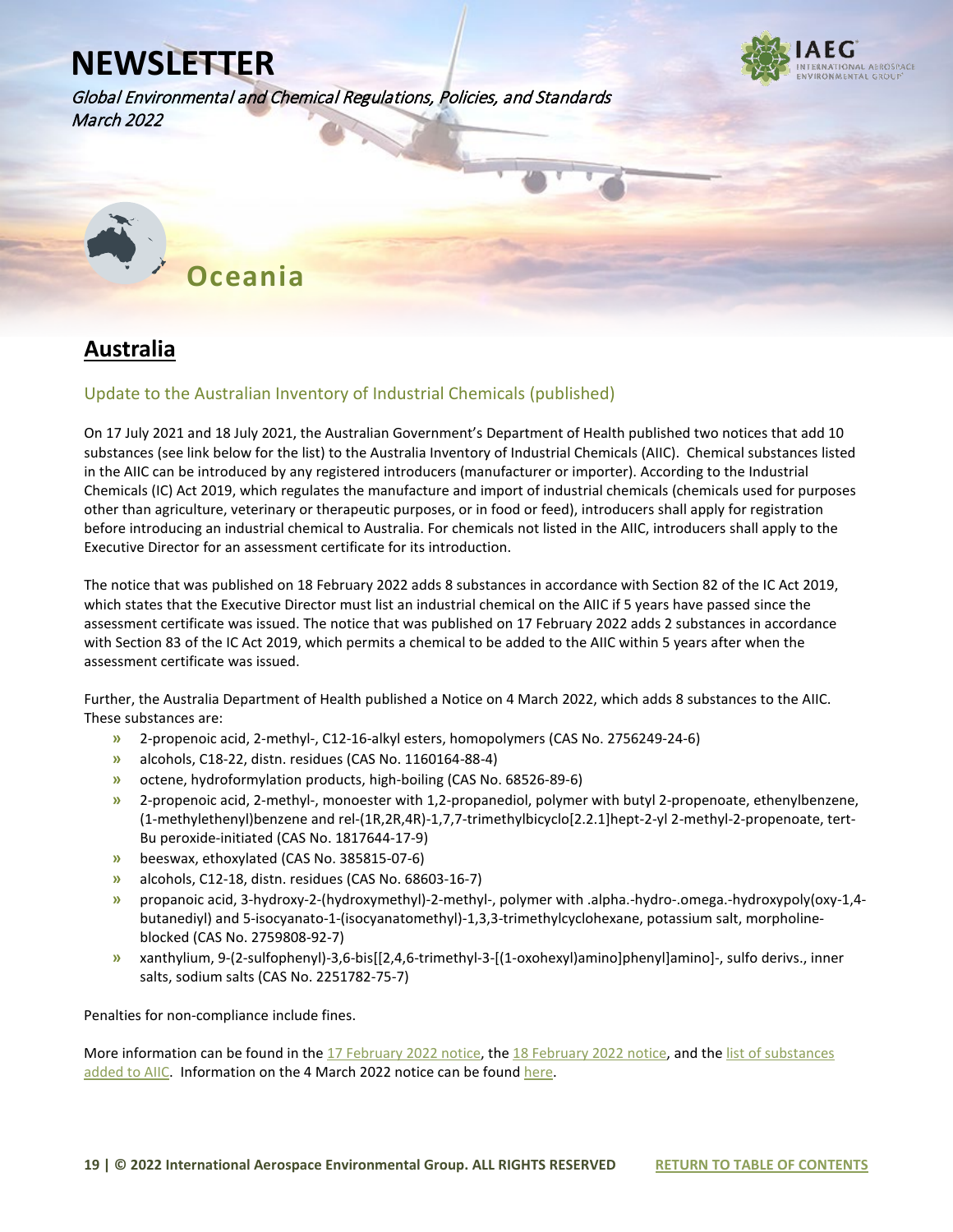

Global Environmental and Chemical Regulations, Policies, and Standards March 2022

#### <span id="page-20-0"></span>Waste Minimisation (Plastic and Related Products) Regulations 2022 (published)

On 14 March 2022, the Australian Ministry for the Environment published the Waste Minimisation (Plastic and Related Products) Regulations 2022. The regulation restricts the manufacture and sale of various plastic products including products that contain plastic with pro-degradants (plastic that contains additives to accelerate its fragmentation into smaller pieces such as oxo-degradable or photodegradable plastic). The regulation also applies to any packaging, whether alone or if used to package another product.

There are no non-compliance provisions associated with this update.

More information can be found [here.](https://legislation.govt.nz/regulation/public/2022/0069/13.0/whole.html)

#### <span id="page-20-1"></span>Adoption of the amendments to Industrial Chemicals (General) Rules 2019 related to importing or exporting mercury (effective)

The Minamata Convention of Mercury (the Convention) is an international treaty that aims to protect human health and the environment from the adverse effects of mercury use. Australia ratified the Convention on 7 December 2021, which commits them to controlling and reducing mercury across a range of products, processes, and industries. To comply with the Convention, on 27 August 2021, the Australian Government proposed to tighten the regulation on mercury by amending the Industrial Chemicals (General) Rules 2019. The Industrial Chemicals (General) Rules 2019 set out the details for the regulation of the importation and manufacture of industrial chemicals in Australia under the Australian Industrial Chemicals Introduction Scheme (AICIS).

The amendments include adding the Convention and Australia's obligations under the Convention (measures for importing and exporting mercury for industrial use). The proposal was adopted on 7 March 2022, and the new rules were announced for the import and export of mercury in Australia with immediate effect. The new rules for mercury under the Industrial Chemicals (General) Rules 2019 apply to anyone who imports and/or exports elemental mercury (CAS No 7439-97-6) and/or mixtures of mercury (including alloys of mercury) with a mercury concentration of at least 95% by weight.

Importers and exporters of mercury shall submit an application to the AICIS Business Services and obtain approval before importing and exporting mercury for industrial use.

Penalties for non-compliance include fines.

More information can be found i[n the Federal Register of Legislation](https://www.legislation.gov.au/Details/F2022C00255) and this chemical information on importing or [exporting mercury](https://www.industrialchemicals.gov.au/chemical-information/banned-or-restricted-chemicals/importing-or-exporting-mercury#submit) for the Department of Health of the Australian Government.

#### <span id="page-20-2"></span>Ten draft evaluation statements for 1,417 industrial chemicals (consultation)

On 31 January 2022, the Australian Department of Health announced a notice for public consultation on 10 draft evaluation statements. Comments were due on 28 March 2022. These evaluations cover 1,417 industrial chemicals that are:

- **»** identified as possibly posing a risk to human health and/or the environment
- **»** unlikely to require further evaluation in Australia to manage environmental risks
- **»** not considered for in depth evaluation because they are not commercially active in Australia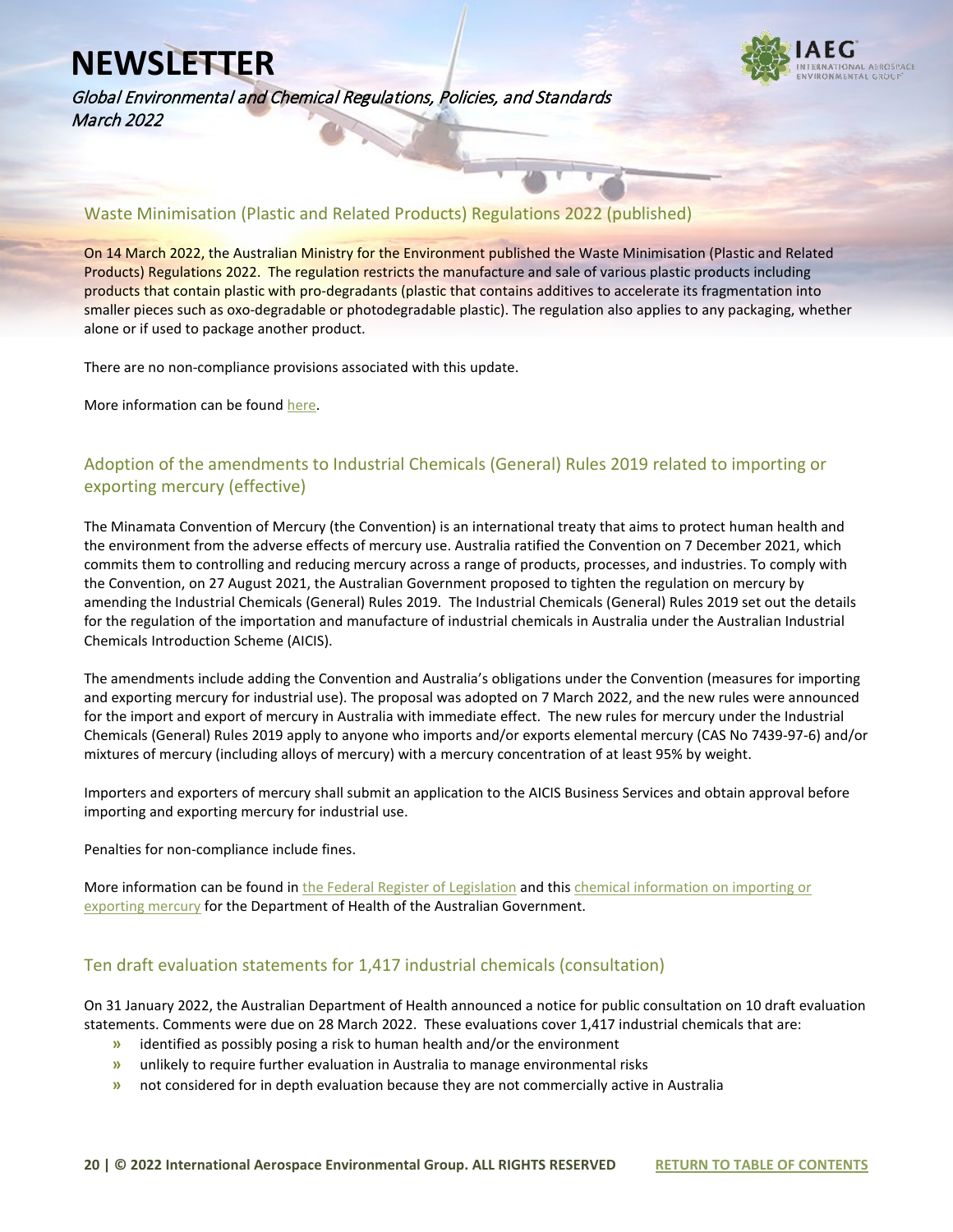

Global Environmental and Chemical Regulations, Policies, and Standards March 2022

These substances have various uses, including uses in adhesive and sealants, paints and coatings, lubricants and greases, electronic products, plastic and polymer products, anti-freeze and de-icing products, and air care products. The evaluations are part of Australia's Evaluation Roadmap and are listed in the accompanying Rolling Action Plan, which are completed under the Industrial Chemicals Act 2019. The Act regulates the manufacture and import of industrial chemicals (chemicals used for purposes other than agriculture, veterinary or therapeutic purposes, or in food or feed).

More information can be found in this notice [for public comments](https://www.industrialchemicals.gov.au/consultations/draft-evaluations-have-your-say-closed-28-march-2022) and in the list of chemicals in draft evaluation [statements.](https://www.iaeg.com/binaries/content/assets/iaeg-newsletters/2022/03/aus_list-of-chemicals-in-draft-evaluation-statements.pdf)